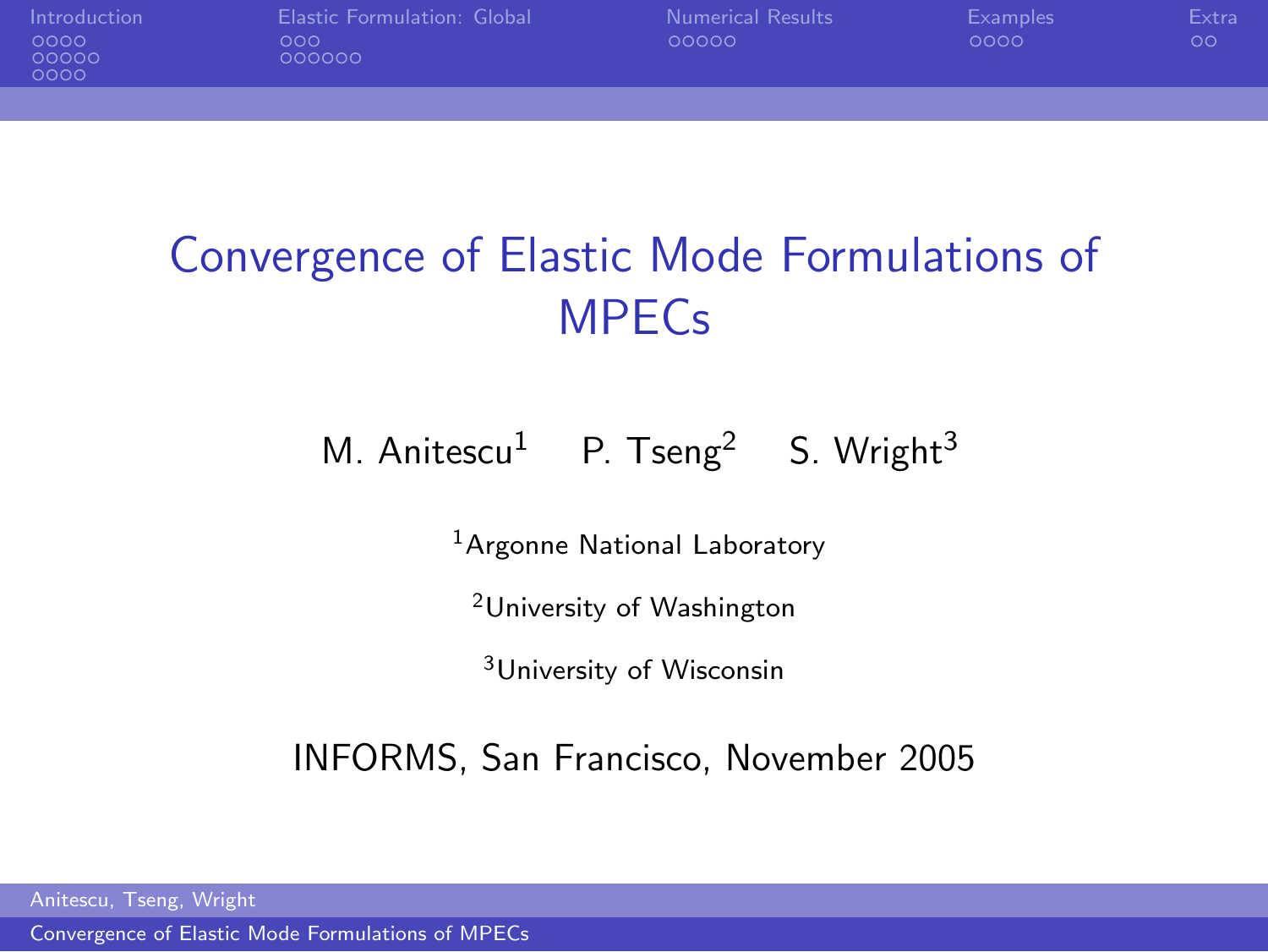| Introduction<br>$\bullet$ 000<br>00000<br>0000 | Elastic Formulation: Global<br>000<br>000000 | Numerical Results<br>00000 | <b>Examples</b><br>0000 | Extra<br>$\circ$ |
|------------------------------------------------|----------------------------------------------|----------------------------|-------------------------|------------------|
| Outline and Summary                            |                                              |                            |                         |                  |
|                                                |                                              |                            |                         |                  |

### **Outline**

- MPECs: Notation, Definitions, Assumptions.
- Elastic Mode Formulations
- Local Relationships between elastic mode formulations and MPECs
- <span id="page-1-0"></span>• Elastic-Mode Formulation: Global Convergence:
	- Convergence of First-Order Points
	- Convergence of Second-Order Points
	- Numerical Examples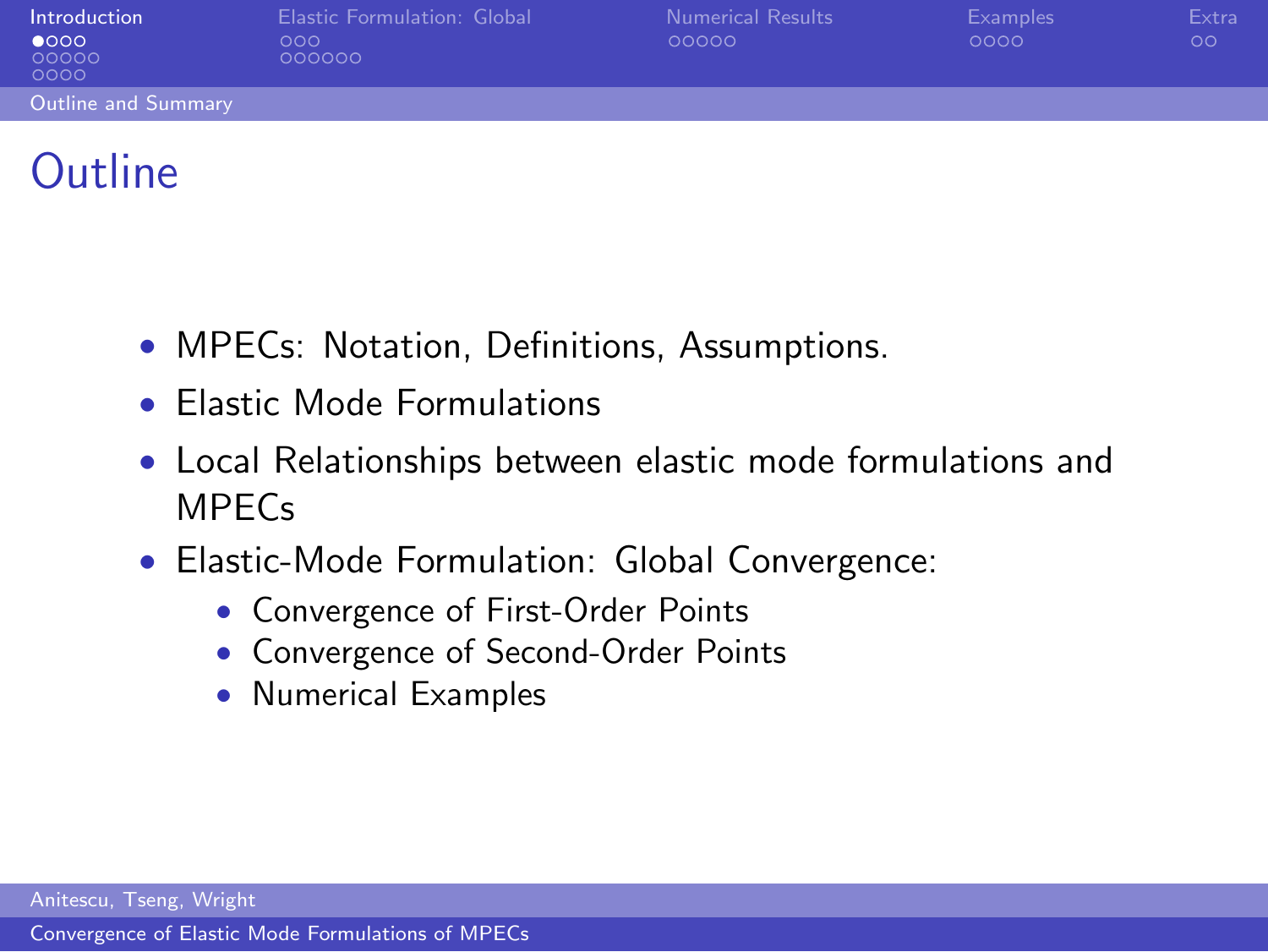| Introduction          | Elastic Formulation: Global | <b>Numerical Results</b> | Examples | Extra |
|-----------------------|-----------------------------|--------------------------|----------|-------|
| 0000<br>00000<br>0000 | 000<br>000000               | 00000                    | 0000     | OΟ    |
| Outline and Summary   |                             |                          |          |       |

#### Study the formulation with complementary variables:

$$
\begin{array}{ll}\n\min_x & f(x) \text{ subject to} \\
& g(x) \ge 0, \quad h(x) = 0, \\
& 0 \le G^T x \perp H^T x \ge 0,\n\end{array}
$$

where

- G and H are  $n \times m$  column submatrices of the  $n \times n$  identity matrix (with no columns in common): lower bounds;
- $f: \mathbb{R}^n \to \mathbb{R}, g: \mathbb{R}^n \to \mathbb{R}^p$ , and  $h: \mathbb{R}^n \to \mathbb{R}^q$  are twice continuously differentiable.

Theory extends to nonlinear functions  $0 \le G(x) \perp H(x) \ge 0$ . We use bounds because they can be enforced explicitly by algorithms for the NLP subproblem; this leads to some nice properties.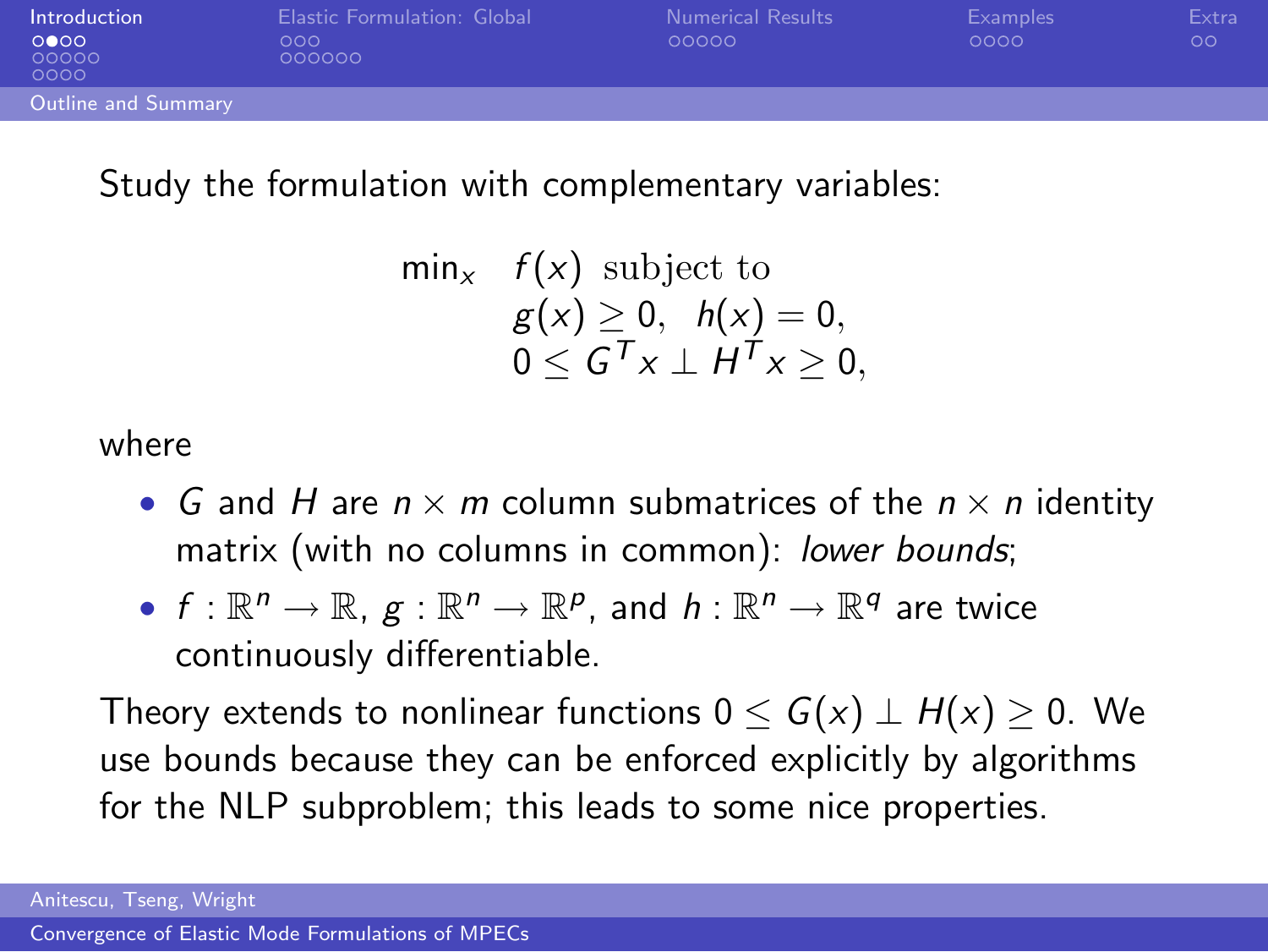| Introduction          | Elastic Formulation: Global | <b>Numerical Results</b> | Examples | Extra |
|-----------------------|-----------------------------|--------------------------|----------|-------|
| 0000<br>00000<br>0000 | ೧೧೧<br>000000               | 00000                    | 0000     | oο    |
| Outline and Summary   |                             |                          |          |       |
|                       |                             |                          |          |       |

#### Parametrized NLP Formulations

Regularized (Scholtes, 2001):

Reg(t): 
$$
\min_x f(x)
$$
 subject to  $g(x) \geq 0$ ,  $h(x) = 0$ ,  $G^T x \geq 0$ ,  $H^T x \geq 0$ ,  $(G_i^T x)(H_i^T x) \leq t$ ,  $i = 1, 2, \ldots, m$ .

Elastic Mode for MPEC:

Elastic(c): 
$$
\min_{x,\zeta} f(x) + c\zeta + c(G^{\mathsf{T}}x)^{\mathsf{T}}(H^{\mathsf{T}}x) \text{ subject to}
$$

$$
g(x) \ge -\zeta e_p, \quad \zeta e_q \ge h(x) \ge -\zeta e_q, \quad 0 \le \zeta \le \overline{\zeta},
$$

$$
G^{\mathsf{T}}x \ge 0, \quad H^{\mathsf{T}}x \ge 0,
$$

Elastic Mode for NLP:

Elastic(c):

\n
$$
\min_{x,\zeta} f(x) + c\zeta \text{ subject to}
$$
\n
$$
g(x) \ge -\zeta e_p, \quad \zeta e_q \ge h(x) \ge -\zeta e_q, \quad 0 \le \zeta \le \overline{\zeta},
$$
\n
$$
G^T x \ge 0, \quad H^T x \ge 0, \quad (G^T x)^T (H^T x) \le \zeta
$$

Anitescu, Tseng, Wright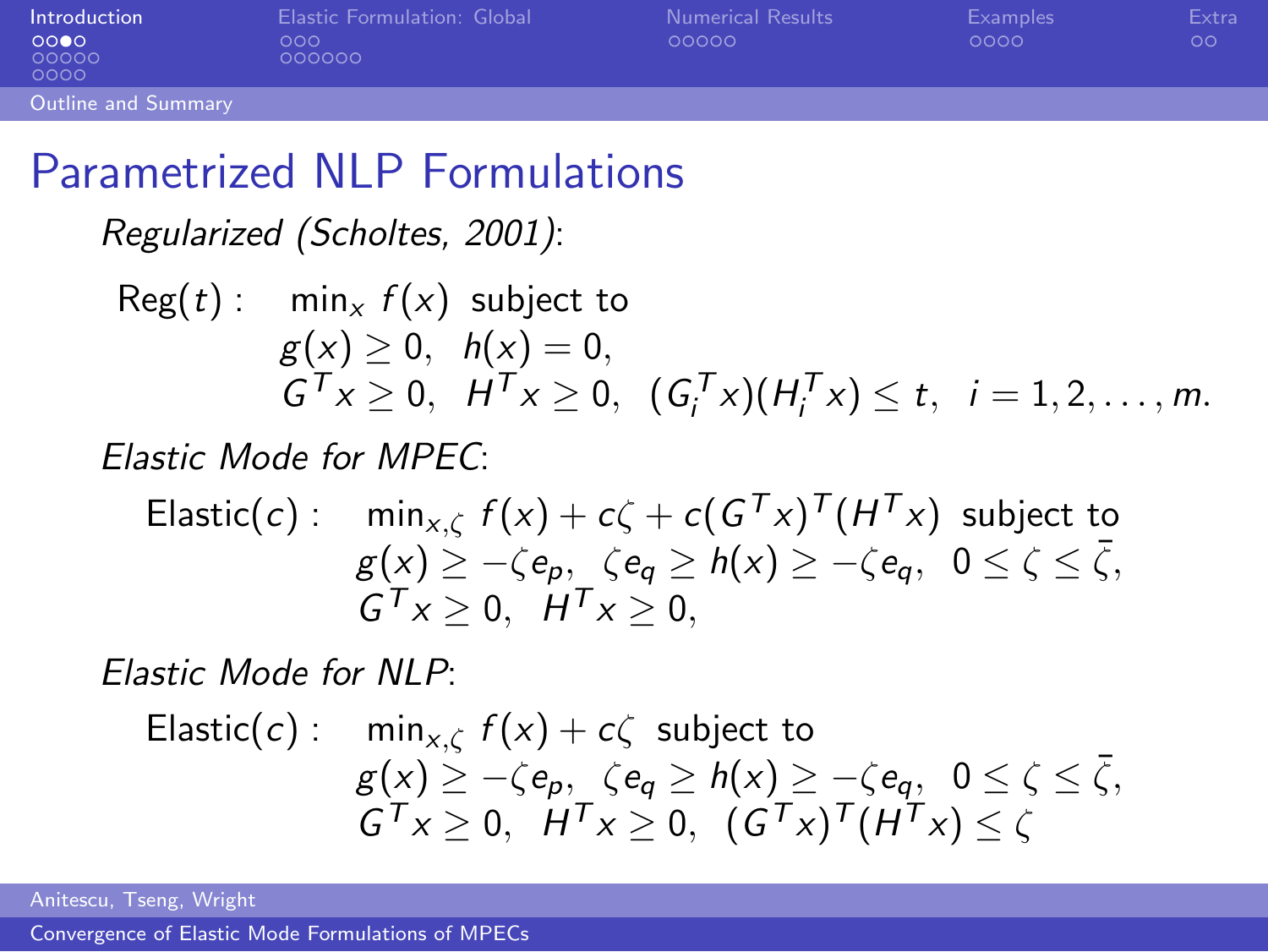| Introduction<br>000<br>00000<br>0000 | Elastic Formulation: Global<br>000<br>000000 | <b>Numerical Results</b><br>00000 | <b>Examples</b><br>0000 | Extra<br>OΟ |
|--------------------------------------|----------------------------------------------|-----------------------------------|-------------------------|-------------|
| Outline and Summary                  |                                              |                                   |                         |             |
|                                      |                                              |                                   |                         |             |

### **Questions**

- $\bullet$  How are solutions of Elastic(c) related to those of the MPEC? (Exactness)
- 2 For a fixed value of c, under what assumptions can we converge locally to a solution?
- **3** Can we devise a scheme for updating  $c_k$  that ensures desirable properties of the accumulation points?
- $\textbf{4}$  If  $\{(\mathsf{x}^k, \zeta_k)\}$  is a sequence of approximate first-order (stationary) points for Elastic( $c_k$ ), what are the properties of accumulation points of this sequence?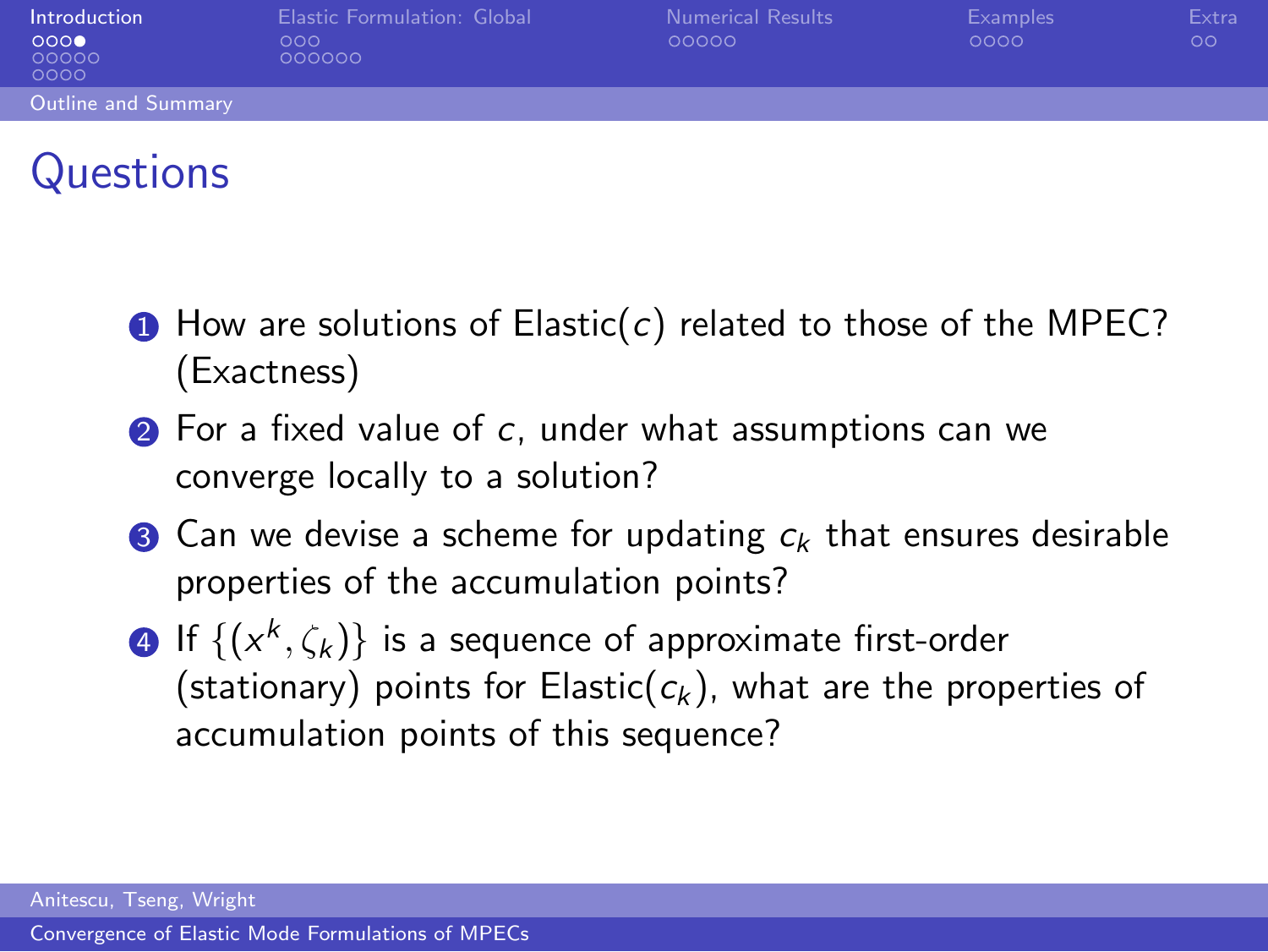| Introduction                       | Elastic Formulation: Global | <b>Numerical Results</b> | Examples | Extra |
|------------------------------------|-----------------------------|--------------------------|----------|-------|
| 0000<br>$\bullet$ 0000<br>0000     | 000<br>000000               | 00000                    | 0000     | ОO    |
| Definitions. Notation. Assumptions |                             |                          |          |       |

## But First, Some Definitions

Stationarity for MPEC at a feasible point  $x^*$ : Define active sets:

$$
I_g \stackrel{\Delta}{=} \{i \in \{1, 2, ..., p\} \mid g_i(x^*) = 0\},
$$
  
\n
$$
I_G \stackrel{\Delta}{=} \{i \in \{1, 2, ..., m\} \mid G_i^T x^* = 0\},
$$
  
\n
$$
I_H \stackrel{\Delta}{=} \{i \in \{1, 2, ..., m\} \mid H_i^T x^* = 0\},
$$
  
\n
$$
I_G \cup I_H = \{1, 2, ..., m\}
$$

Multiplier tuple  $(\lambda, \mu, \tau, \nu)$  defines **MPEC Lagrangian** :

$$
L(x, \lambda, \mu, \tau, \nu) = f(x) - \lambda^T g(x) - \mu^T h(x) - \tau^T G^T x - \nu^T H^T x.
$$

Constraint qualifications: **MPEC-LICQ:**  $K$  is linearly independent set (ensures that  $(\lambda^*,\mu^*,\tau^*,\nu^*)$  satisfying stationarity is unique):

$$
\mathcal{K} \stackrel{\Delta}{=} \{ \nabla g_i(x^*) \}_{i \in I_g} \cup \{ \nabla h_i(x^*) \}_{i=1,2,\dots,q} \cup \{ G_i \}_{i \in I_G} \cup \{ H_i \}_{i \in I_H}.
$$

Anitescu, Tseng, Wright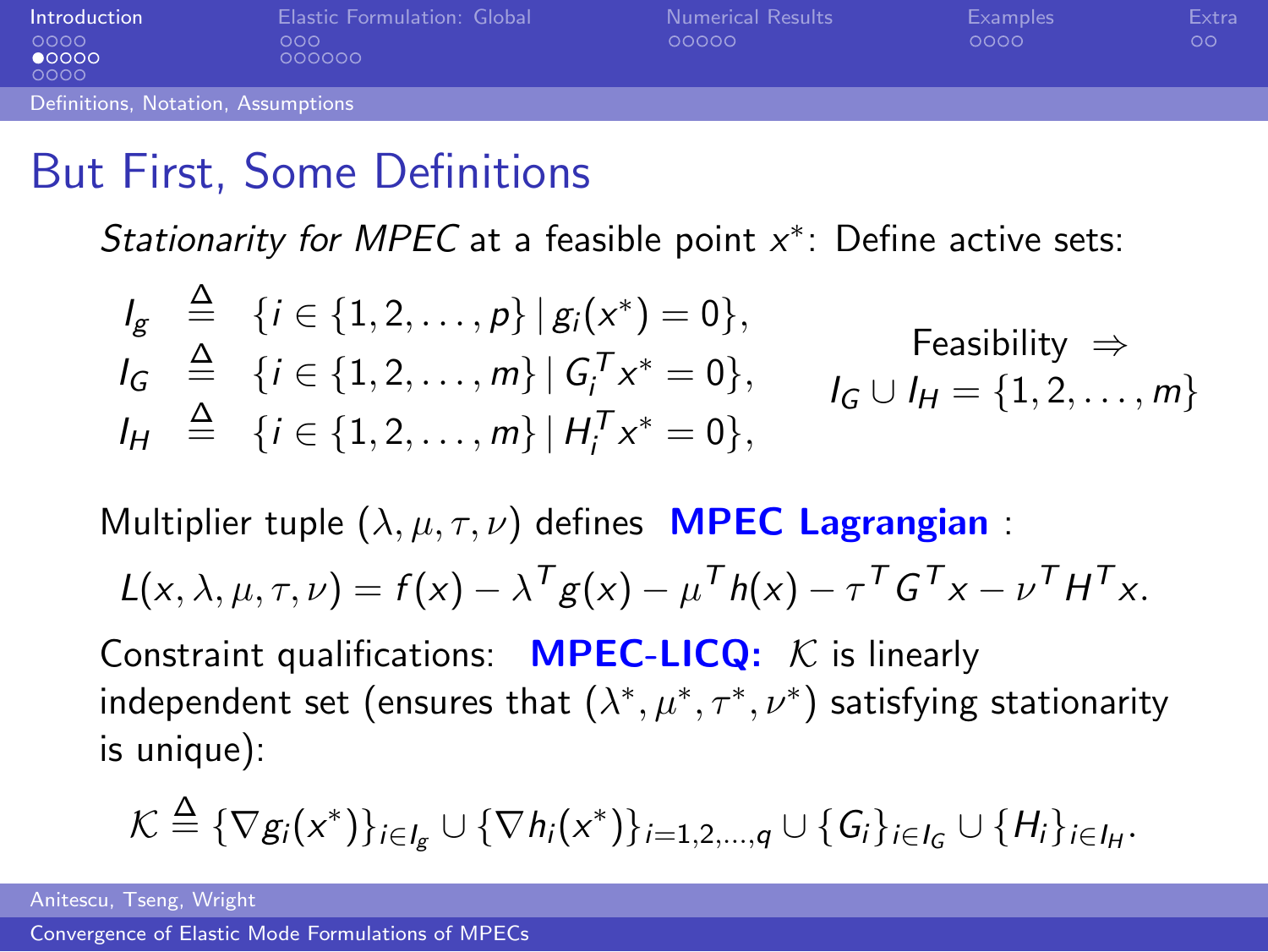| Introduction                       | Elastic Formulation: Global | <b>Numerical Results</b> | Examples | Extra |
|------------------------------------|-----------------------------|--------------------------|----------|-------|
| 0000<br>00000<br>0000              | ೧೧೧<br>000000               | 00000                    | 0000     | OΟ    |
| Definitions, Notation, Assumptions |                             |                          |          |       |

Stationary points satisfy ...

$$
\nabla_x L(x^*, \lambda^*, \mu^*, \tau^*, \nu^*) = 0,
$$
  
\n
$$
0 \leq \lambda^* \perp g(x^*) \geq 0,
$$
  
\n
$$
h(x^*) = 0,
$$
  
\n
$$
\tau^* \perp G^T x^* \geq 0,
$$
  
\n
$$
\nu^* \perp H^T x^* \geq 0,
$$

... **AND**, from stronger to weaker concept, .

- Strong stationarity:  $\tau_i^* \geq 0$   $\nu_i^* \geq 0$ ,  $i \in I_G \cap I_H$ ,.
- M-stationarity:  $\tau_i^* \nu_i^* \geq 0$  but not both  $\tau_i^*$ ,  $\nu_i^*$  negative, for  $i \in I_G \cap I_H$ .
- C-stationarity:  $\tau_i^* \nu_i^* \geq 0$  for  $i \in I_G \cap I_H$ .

#### Strong stationarity: there is no direction that decreases f but stays feasible to first order .

Anitescu, Tseng, Wright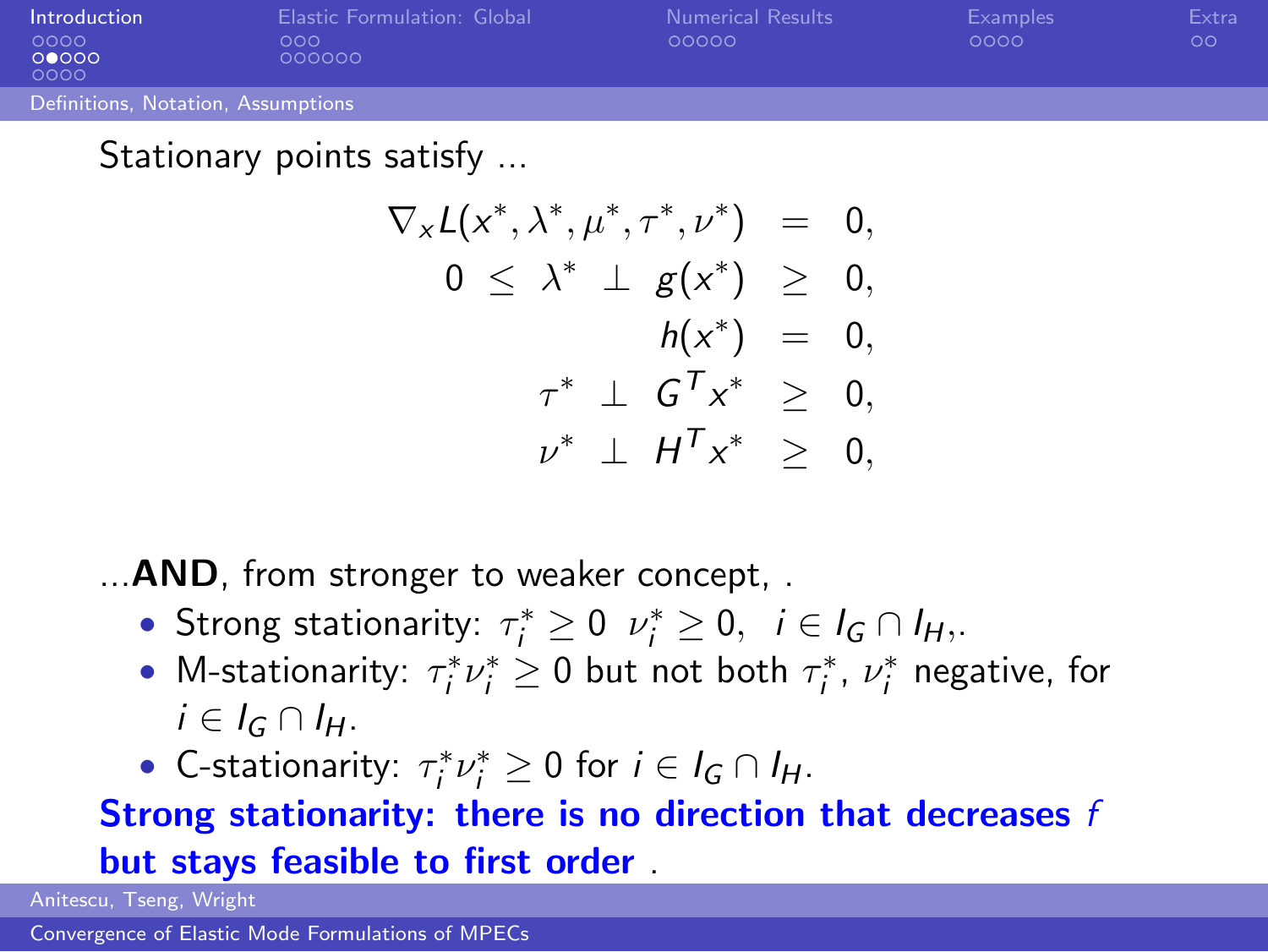| Introduction                       | Elastic Formulation: Global | <b>Numerical Results</b> | Examples | Extra |
|------------------------------------|-----------------------------|--------------------------|----------|-------|
| 0000<br>00000<br>0000              | 000<br>000000               | 00000                    | 0000     | ОO    |
| Definitions, Notation, Assumptions |                             |                          |          |       |

### More Index Sets

At a strongly stationary x<sup>\*</sup> define strongly and weakly active subsets (Denote by superscripts  $+$  and 0.)

$$
I_g^+ \triangleq \{ i \in I_g \mid \lambda_i^* > 0 \text{ for some multiplier} \},
$$
  
\n
$$
J_G^+ \triangleq \{ i \in I_G \cap I_H \mid \tau_i^* > 0 \text{ for some multiplier} \},
$$
  
\n
$$
J_H^+ \triangleq \{ i \in I_G \cap I_H \mid \nu_i^* > 0 \text{ for some multiplier} \},
$$
  
\n
$$
I_g^0 \triangleq I_g \setminus I_g^+, \quad J_H^0 \triangleq (I_G \cap I_H) \setminus J_H^+, \quad J_G^0 \triangleq (I_G \cap I_H) \setminus J_G^+,
$$

Different flavors of complementarity:

• USC: 
$$
J_G^+ = J_H^+ = I_G \cap I_H
$$

• PSC: 
$$
J_G^+ \cup J_H^+ = I_G \cap I_H
$$

• LSC:  $I_G \cap I_H = \emptyset$ 

Anitescu, Tseng, Wright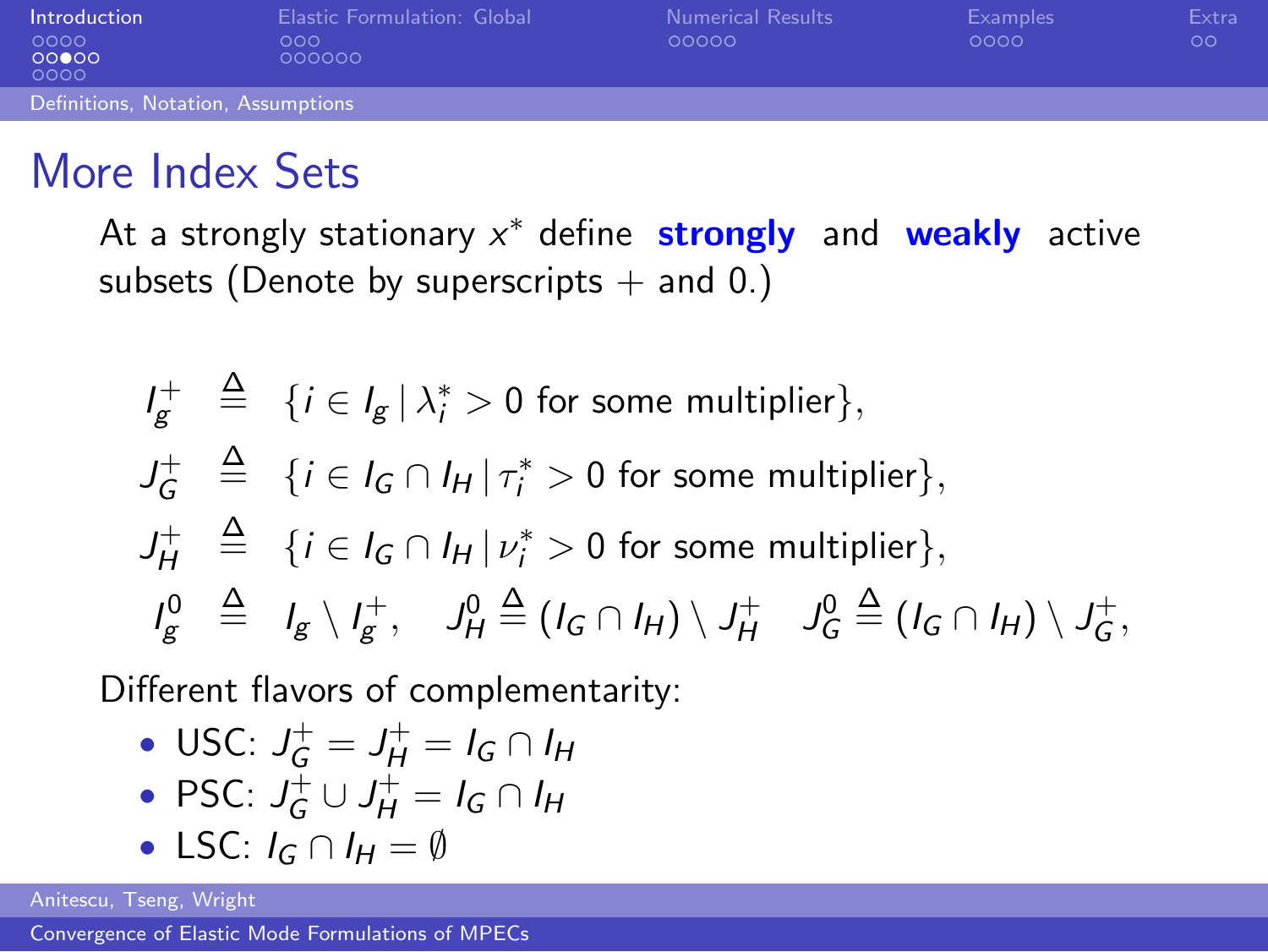| Introduction                       | Elastic Formulation: Global | <b>Numerical Results</b> | Examples | Extra |
|------------------------------------|-----------------------------|--------------------------|----------|-------|
| - 0000<br>00000<br>0000            | ೧೧೧<br>000000               | 00000                    | 0000     | OΟ    |
| Definitions, Notation, Assumptions |                             |                          |          |       |

#### Critical directions for MPEC:

$$
S^* \triangleq \{s \mid \nabla h(x^*)^T s = 0\} \cap
$$
  
\n
$$
\{s \mid \nabla g_i(x^*)^T s = 0 \text{ for all } i \in I_g^+\} \cap
$$
  
\n
$$
\{s \mid \nabla g_i(x^*)^T s \ge 0 \text{ for all } i \in I_g^0\} \cap
$$
  
\n
$$
\{s \mid G_i^T s = 0 \text{ for all } i \in I_G \setminus I_H\} \cap
$$
  
\n
$$
\{s \mid H_i^T s = 0 \text{ for all } i \in I_H \setminus I_G\} \cap
$$
  
\n
$$
\{s \mid G_i^T s \ge 0 \text{ for all } i \in J_g^0\} \cap
$$
  
\n
$$
\{s \mid H_i^T s \ge 0 \text{ for all } i \in J_H^+\} \cap
$$
  
\n
$$
\{s \mid H_i^T s = 0 \text{ for all } i \in J_H^0\} \cap
$$
  
\n
$$
\{s \mid H_i^T s = 0 \text{ for all } i \in J_H^+\} \cap
$$
  
\n
$$
\{s \mid \min(H_i^T s, G_i^T s) = 0 \text{ for all } i \in J_G^0 \cap J_H^0\}.
$$

Anitescu, Tseng, Wright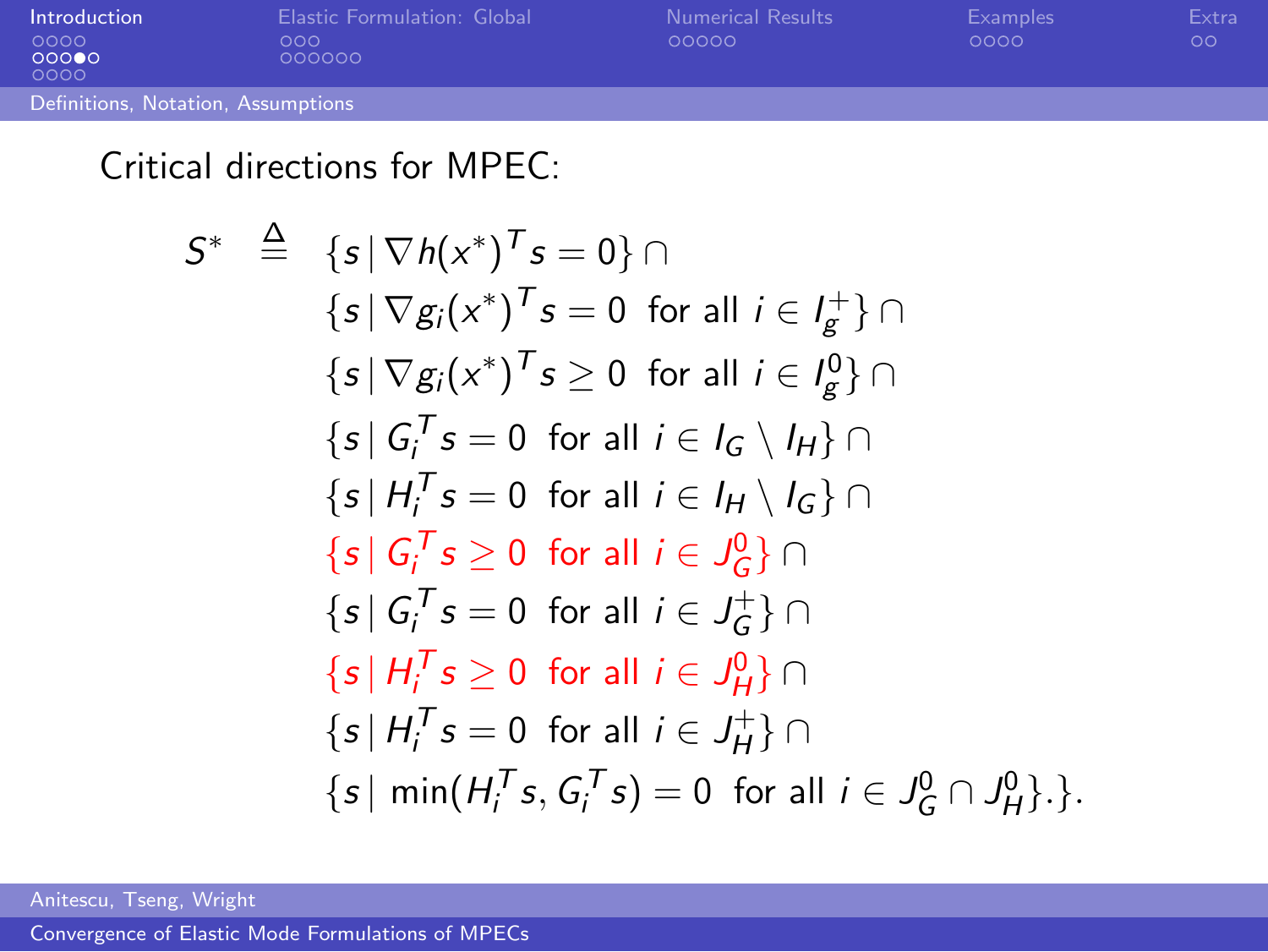| Introduction                       | Elastic Formulation: Global | <b>Numerical Results</b> | Examples | Extra   |
|------------------------------------|-----------------------------|--------------------------|----------|---------|
| 0000                               | 000                         | 00000                    | 0000     | $\circ$ |
| 0000<br>0000                       | 000000                      |                          |          |         |
| Definitions, Notation, Assumptions |                             |                          |          |         |
|                                    |                             |                          |          |         |

## Second-Order Conditions for MPEC

MPEC-SOSC: Let  $x^*$  be strongly stationary. There is  $\sigma > 0$  such that for every  $s \in \mathcal{S}^*$ , there are multipliers such that

$$
s^{\mathsf{T}}\nabla_{xx}^2 \mathsf{L}(x^*,\lambda^*,\mu^*,\tau^*,\nu^*)s \geq \sigma ||s||^2.
$$

Anitescu, Tseng, Wright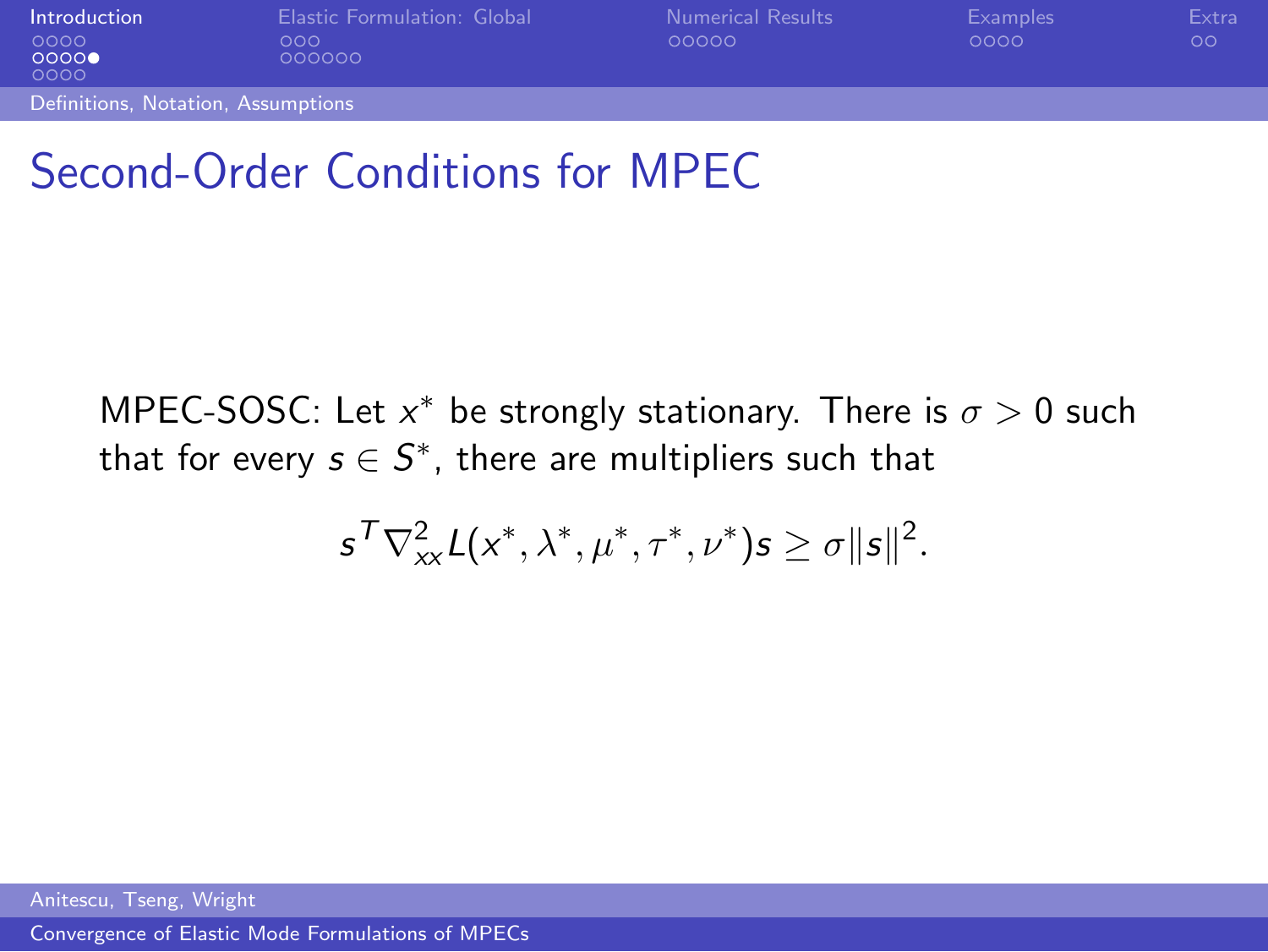| Introduction                           | Elastic Formulation: Global | <b>Numerical Results</b> | Examples | Extra   |
|----------------------------------------|-----------------------------|--------------------------|----------|---------|
| 0000<br>00000<br>$\bullet$ 000         | ೧೧೧<br>000000               | 00000                    | 0000     | $\circ$ |
| <b>Recent results for Elastic Mode</b> |                             |                          |          |         |

# Local Results - MA(2005a)-answers Q 1& 2

#### Theorem

If, the solution point x<sup>\*</sup> is strongly stationary, and MPEC-SOSC is satisfied at  $x^*$ , then for  $c \ge c_0(x^*, \lambda^*, \mu^*, \tau^*, \nu^*)$ .

- $\bullet$   $(x^*,0)$  is a local minimum and an isolated stationary point of the elastic mode NLP problem.
- Elastic (c) satisfies MFCQ so its linearizations are feasible, the opposite of which were the main failure mode for NLP algorithms applied to MPEC.
- In addition, if MPEC-LICQ, MPEC-SOSC, and PSC hold then the elastic mode-Newton method is superlinearily convergent.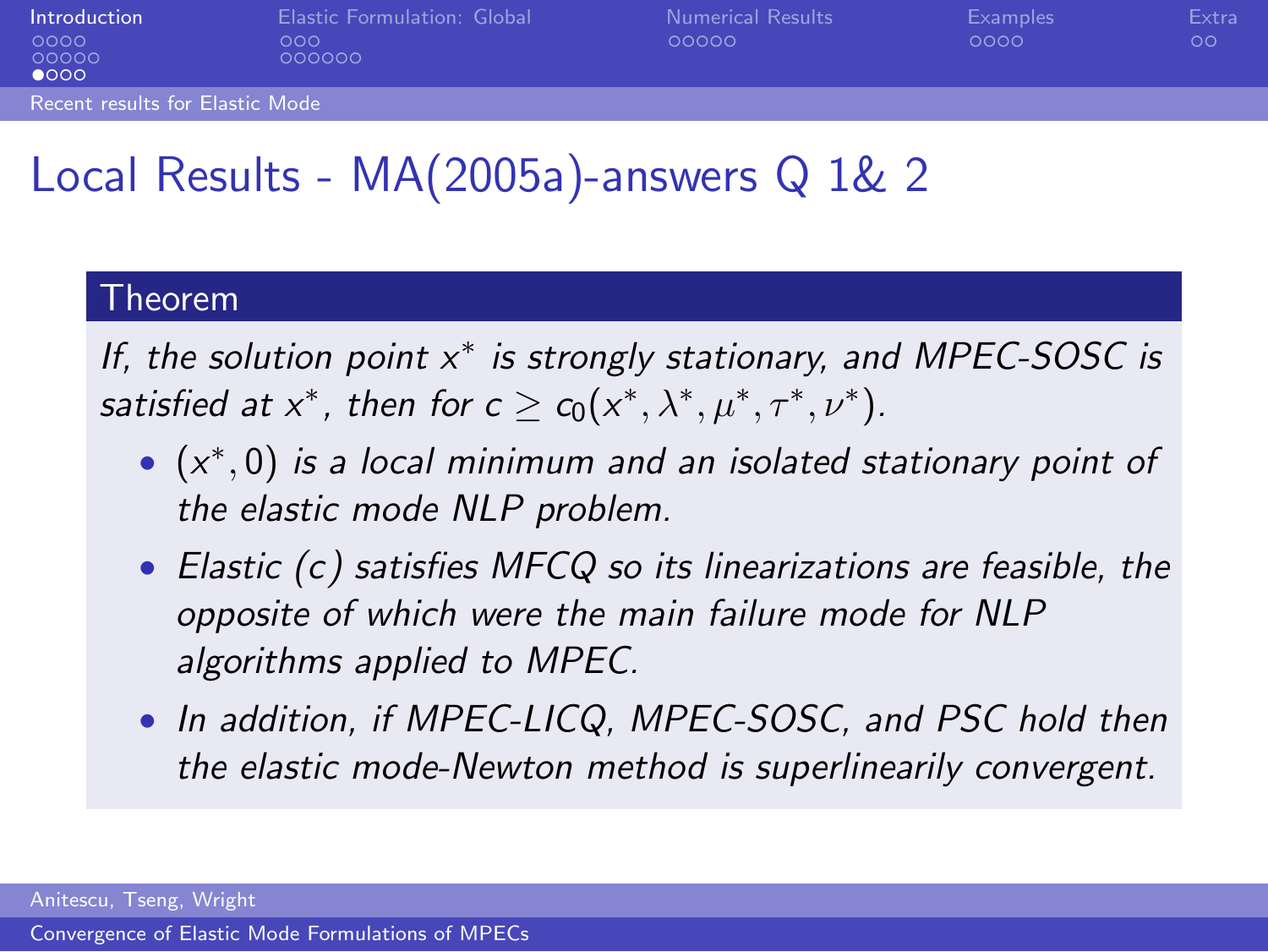| Introduction                    | Elastic Formulation: Global | <b>Numerical Results</b> | Examples | Extra |
|---------------------------------|-----------------------------|--------------------------|----------|-------|
| 0000<br>00000<br>0000           | ೧೧೧<br>000000               | 00000                    | 0000     | oo    |
| Recent results for Elastic Mode |                             |                          |          |       |

### Global results for mixed P parameterized VI- MA (2005b)

The partition  $[A \ B \ C]$  is mixed P partition if

$$
0 \neq (y, w, z) \in \mathbb{R}^{2n_c+1}, \ Ay + Bw + Cz = 0 \Rightarrow
$$
  
\exists *i*, 1 \leq i \leq n\_c, such that  $y_iw_i > 0$ .

(OMPV)  
\n
$$
\min_{x,y,w,z} f(x,y,w,z)
$$
\n
$$
\text{sbj.to} \quad g(x) \quad \leq 0 \quad (\mu)
$$
\n
$$
h(x) = 0 \quad (\lambda)
$$
\n
$$
F(x,y,w,z) = 0 \quad (\theta)
$$
\n
$$
y, w \quad \leq 0 (\eta_{y,w})
$$
\n
$$
y^T w \quad \leq 0 \quad (\alpha_c)
$$

where the partition  $[\nabla_v F, \nabla_w F, \nabla_z F]$  is a mixed P partition for any  $x$ . The **obstacle problem** has that property.

Anitescu, Tseng, Wright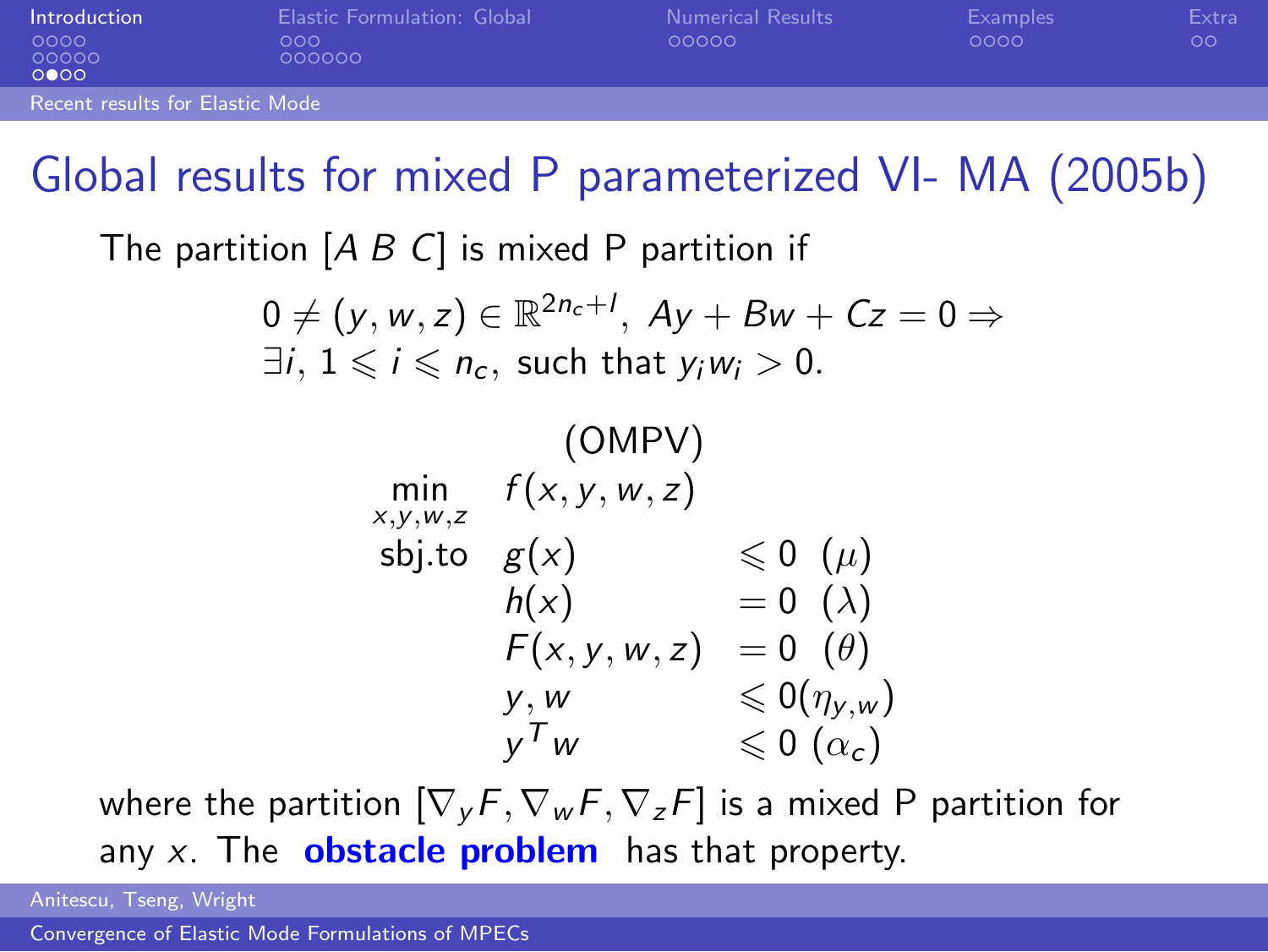| Introduction<br>0000<br>00000<br>0000 | <b>Elastic Formulation: Global</b><br>000<br>000000 | Numerical Results<br>00000 | <b>Examples</b><br>0000 | Extra<br>$\circ$ |
|---------------------------------------|-----------------------------------------------------|----------------------------|-------------------------|------------------|
| Recent results for Elastic Mode       |                                                     |                            |                         |                  |
| ___                                   |                                                     |                            |                         |                  |

## Partial answer to Q 3 & 4

#### Theorem

For a sequence of points  $(x^k, \zeta^k)$  that ...

- $\ldots$  are first-order  $\epsilon_k$  approximate stationary points for Elastic NLP ( $c^{k}$ ) such that  $c^{k} \epsilon^{k} \rightarrow 0$ , have C-stationary points at all accumulation points.
- ... are second-order  $\epsilon_k$ ,  $\delta_k$  approximate stationary points for Elastic NLP (c<sup>k</sup>) such that  $c^k \epsilon^k \to 0$ , and accumulate at  $x^*$ that satisfies MPEC-LICQ, then  $x^*$  is an M-stationary points.
- If, in addition, x<sup>\*</sup> satisfies ULSC, then it is a strongly stationary point.

Since the solves are inexact, the approach is implementable.

Anitescu, Tseng, Wright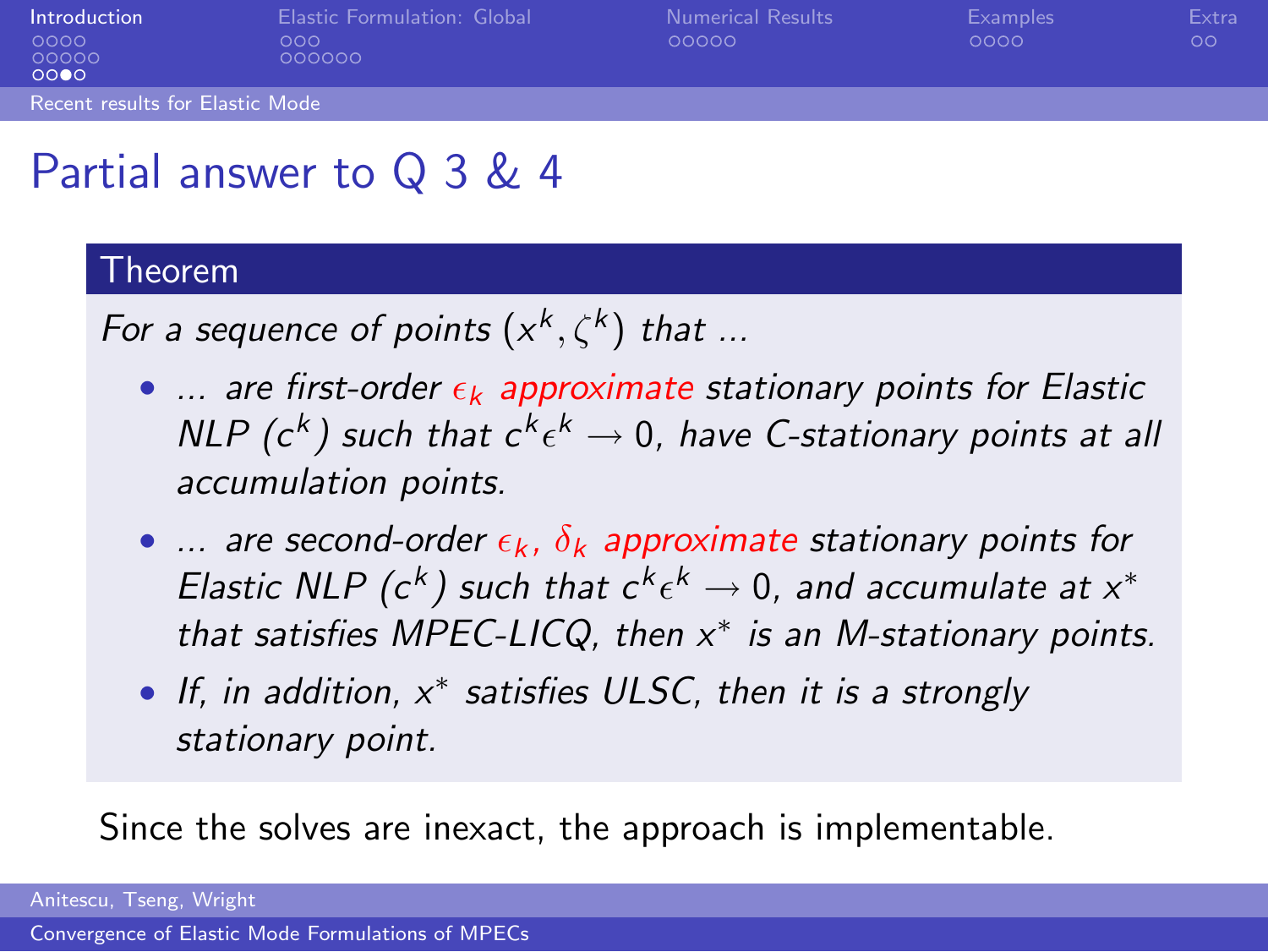| Introduction                           | Elastic Formulation: Global | <b>Numerical Results</b> | Examples | Extra   |
|----------------------------------------|-----------------------------|--------------------------|----------|---------|
| 0000<br>00000<br>0000                  | ೧೧೧<br>000000               | 00000                    | 0000     | $\circ$ |
| <b>Recent results for Elastic Mode</b> |                             |                          |          |         |

#### What is missing ? Better answer to Q 3 & 4

- It is still somewhat unsatisfactory that MPEC-LICQ, that is sufficient for a solution to be strongly stationary, is not sufficient for the accumulation point to be (strongly) stationary for Elastic mode (global convergence).
- The local results prove that:  $if c$  sufficiently large and fixed and **if** you start sufficiently close to a strongly stationary point then you converge.
- For robustness and implementability, we would need that If  $c<sup>k</sup>$  satisfies an update rule and if the problem is solved inexactly and if the limit point satisfies MPEC-LICQ then the limit point is a strongly stationary point.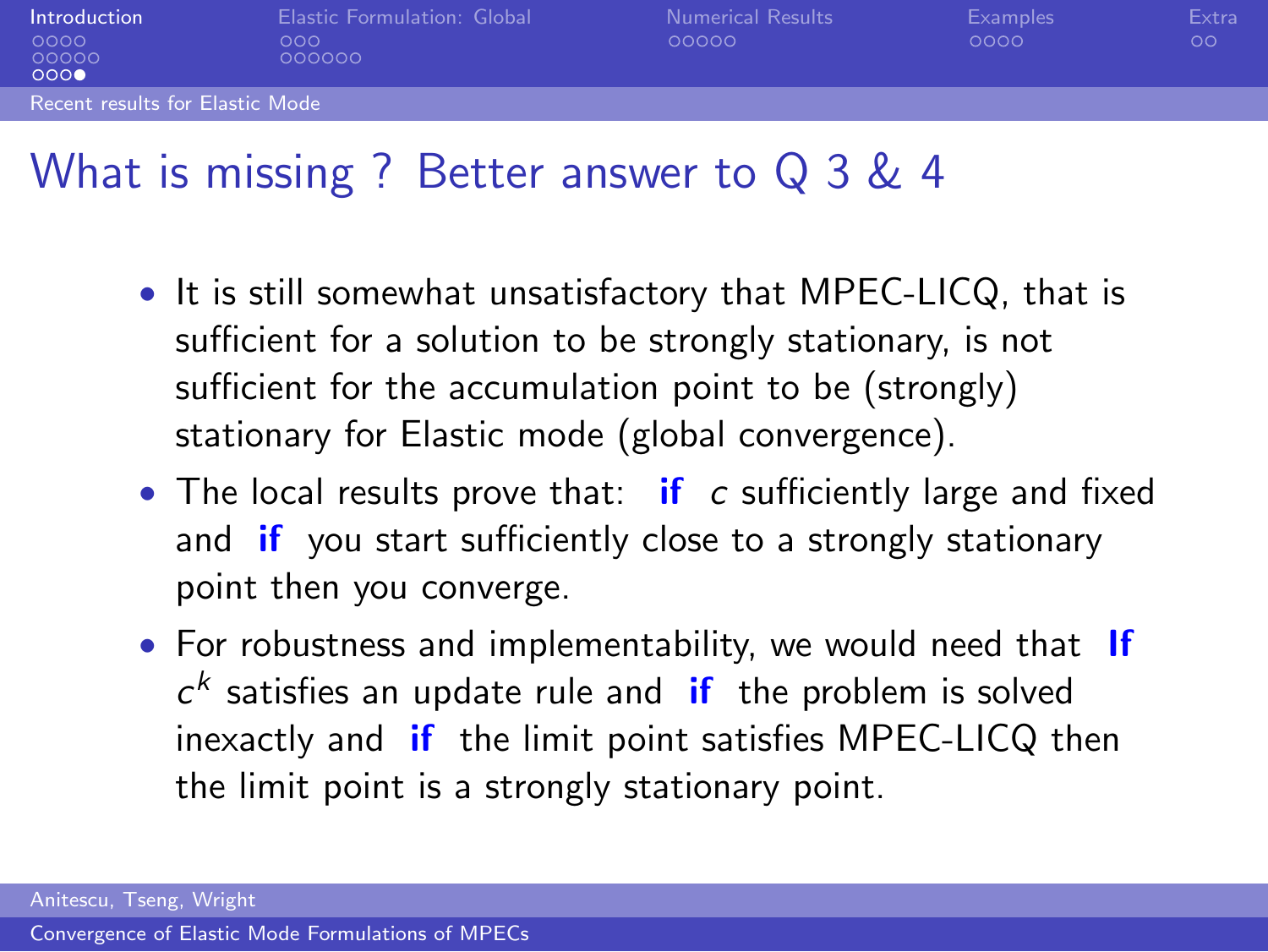| Introduction                                 | <b>Elastic Formulation: Global</b> | <b>Numerical Results</b> | Examples | Extra   |
|----------------------------------------------|------------------------------------|--------------------------|----------|---------|
| 0000<br>00000<br>0000                        | $\bullet$ OO<br>000000             | 00000                    | 0000     | $\circ$ |
| Formulation and approximately Optimal Points |                                    |                          |          |         |

### Elastic Formulation: Global Convergence

Elastic(c): 
$$
\min_{x,\zeta} f(x) + c\zeta + c(G^{\mathsf{T}}x)^{\mathsf{T}}(H^{\mathsf{T}}x)
$$
 subject to  

$$
g(x) \ge -\zeta e_p, \ \zeta e_q \ge h(x) \ge -\zeta e_q, \ 0 \le \zeta \le \overline{\zeta},
$$

$$
G^{\mathsf{T}}x \ge 0, \ H^{\mathsf{T}}x \ge 0,
$$

<span id="page-14-0"></span>Anitescu, Tseng, Wright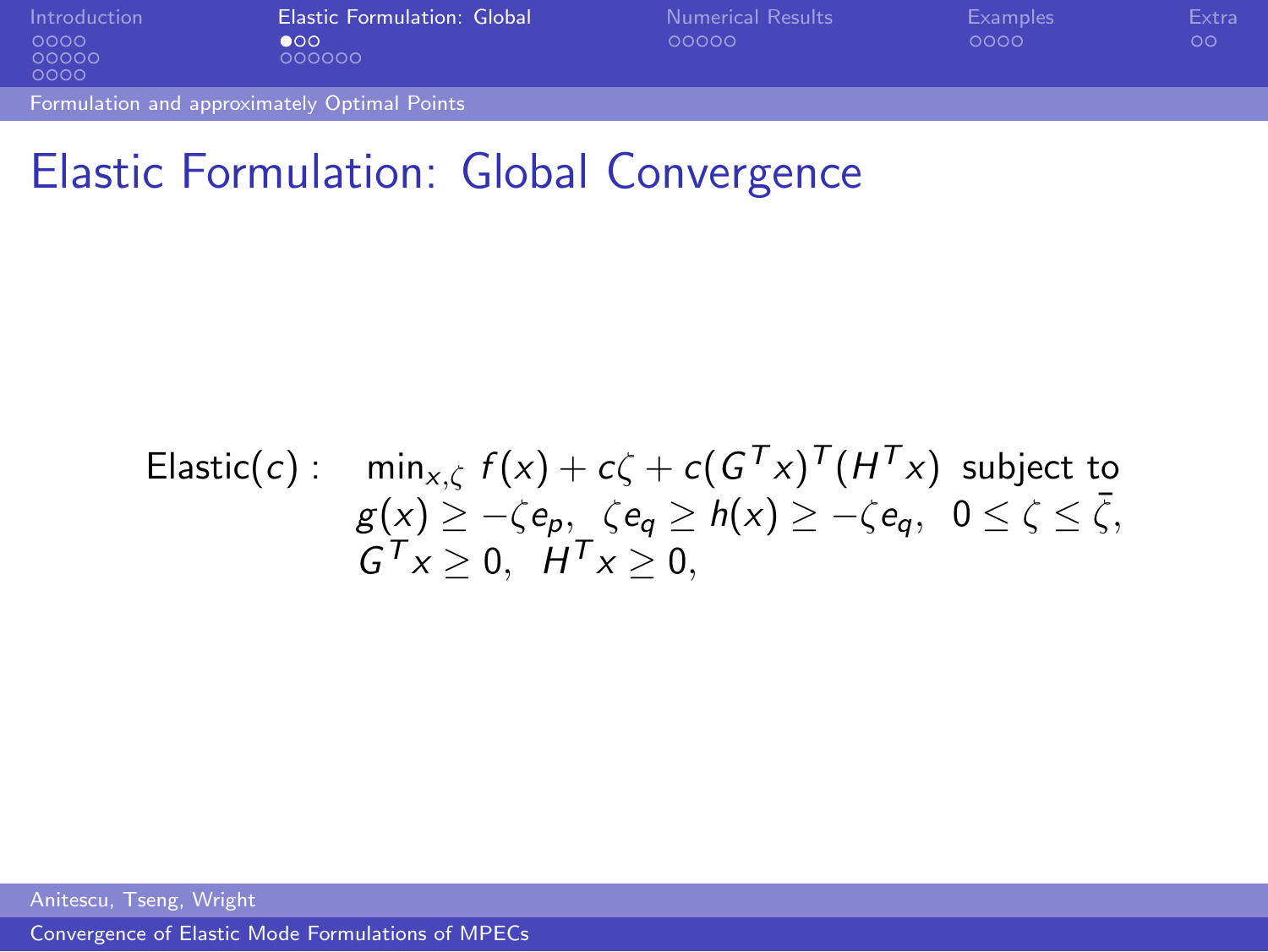| Introduction                                        | <b>Elastic Formulation: Global</b> | <b>Numerical Results</b> | Examples | Extra |
|-----------------------------------------------------|------------------------------------|--------------------------|----------|-------|
| 0000<br>00000<br>0000                               | ೧●೧<br>000000                      | 00000                    | 0000     | 00    |
| <b>Formulation and approximately Optimal Points</b> |                                    |                          |          |       |

# Approximate Optimality for Elastic( $c$ )

 $\epsilon$ -first-order point: Replace 0 in most of the KKT conditions for Elastic(c) by  $\epsilon$ . However, still require all multipliers to be nonnegative, and enforce  $G^{\mathcal{T}} x \geq 0$ ,  $H^{\mathcal{T}} x \geq 0$  exactly.

Second-order point if there is some multiplier tuple satisfying KKT such that

$$
\tilde{u}^{\mathcal{T}} \nabla^2_{(x,\zeta)(x,\zeta)} L_c(x,\zeta,\lambda,\mu^-,\mu^+,\tau,\nu) \tilde{u} \geq 0,
$$

for all  $\widetilde{u}\in \mathbb{R}^{n+1}$  in the gradient null space of active constraints at  $(x,\zeta)$   $(\mu \rightarrow (\mu^+, \mu^-)$  from relaxation).

Anitescu, Tseng, Wright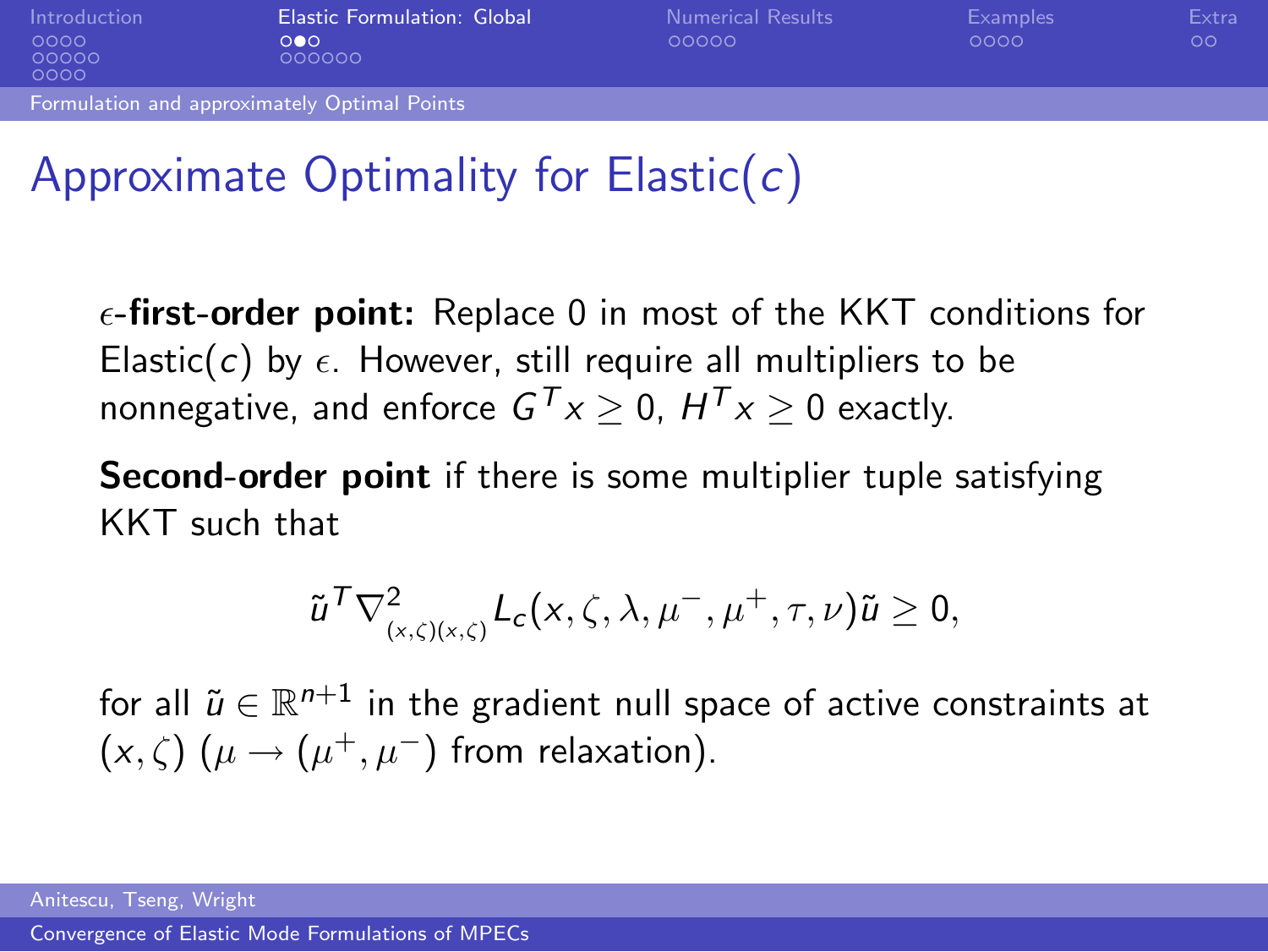| Introduction<br>0000<br>00000<br>0000 | <b>Elastic Formulation: Global</b><br>000<br>000000 | Numerical Results<br>00000 | Examples<br>0000 | Extra<br>OΟ |
|---------------------------------------|-----------------------------------------------------|----------------------------|------------------|-------------|
|                                       | Formulation and approximately Optimal Points        |                            |                  |             |

 $(\epsilon, \delta)$ -second-order point if for multipliers satisfying the  $\epsilon$ -first-order definition we have

$$
\tilde{u}^{\mathsf{T}}\nabla^2_{(x,\zeta)(x,\zeta)}L_c(x,\zeta,\lambda,\mu^-,\mu^+,\tau,\nu)\tilde{u}\geq-C\|\tilde{u}\|^2,
$$

for some fixed  $C$  and all  $\widetilde{u}\in \mathbb{R}^{n+1}$  that are in the gradient null space of all active bound constraints (  $G^{\mathcal{T}}x\geq0$ ,  $H^{\mathcal{T}}x\geq0$ ,  $0 \leq \zeta \leq \bar{\zeta})$  at  $(\mathsf{x},\zeta)$ , and in the gradient null space of  $\delta$ -active nonbound constraints  $g(x) \geq -\zeta e_n$ ,  $\zeta e_n \geq h(x) > -\zeta e_n$ ) at  $(x, \zeta)$ .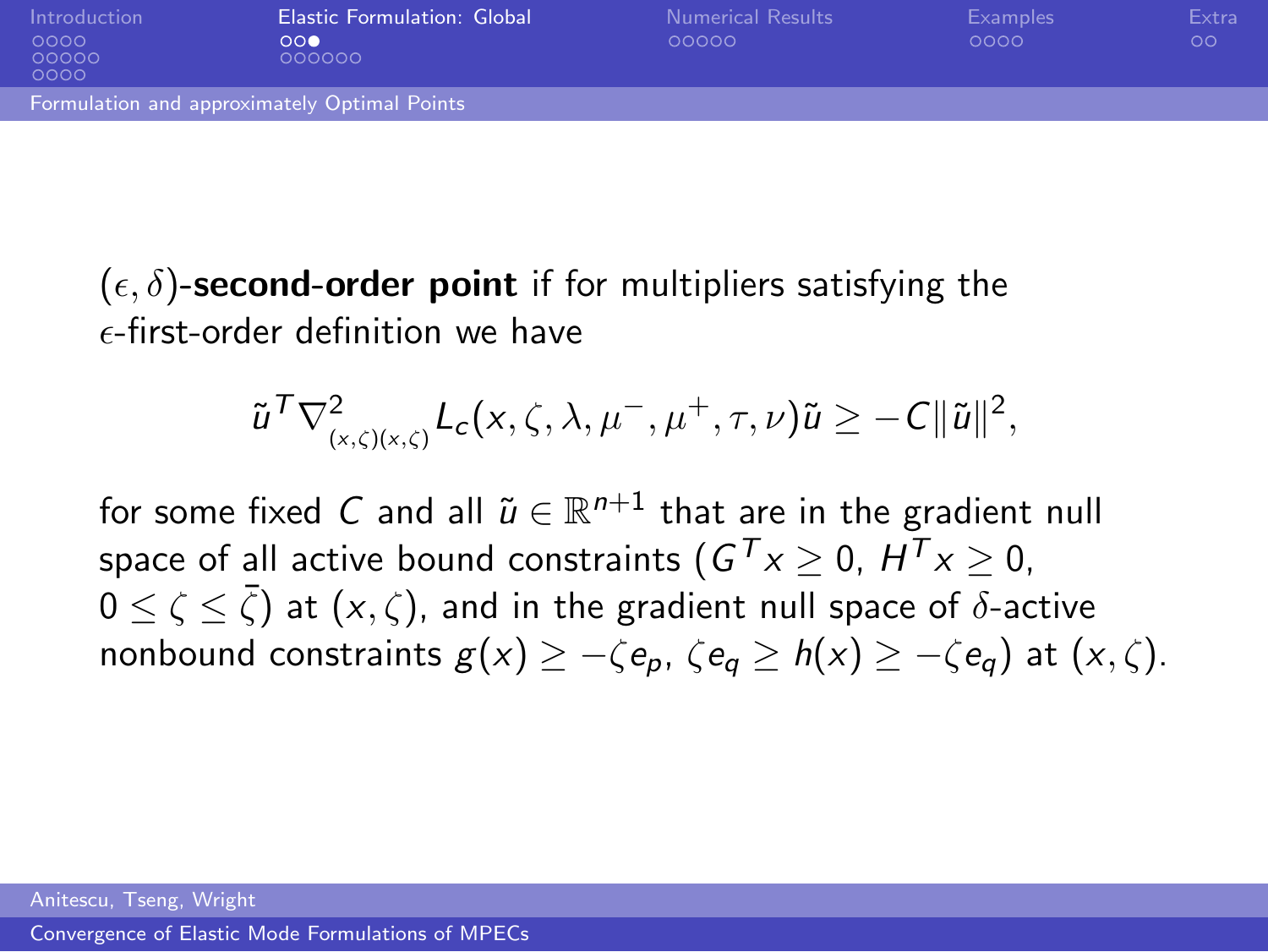| Introduction<br>0000<br>00000<br>0000 | <b>Elastic Formulation: Global</b><br>೧೧೧<br>000000 | <b>Numerical Results</b><br>00000 | Examples<br>0000 | Extra<br>$\circ$ |
|---------------------------------------|-----------------------------------------------------|-----------------------------------|------------------|------------------|
| <b>Convergence Results</b>            |                                                     |                                   |                  |                  |

#### Sequence of Inexact First-Order Points

Given a sequence of inexact first-order points for Elastic( $c_k$ ), any accumulation point satisfying feasibility and CQ for the MPEC is C-stationary. Formally:

#### Theorem

 ${c_k}$  positive, nondecreasing;  ${c_k}$  is nonnegative with  ${c_k \epsilon_k} \rightarrow 0$ ;  $(x^k, \zeta_k)$  is an  $\epsilon_k$ -first-order point of Elastic (c<sub>k</sub>). If  $x^*$ is an accumulation point of  $\{x^k\}$  that is feasible for MPEC and satisfies MPEC-LICQ, then  $x^*$  is C-stationary and  $\zeta_k \to 0$  for the convergent subsequence.

Proof is long but fairly elementary.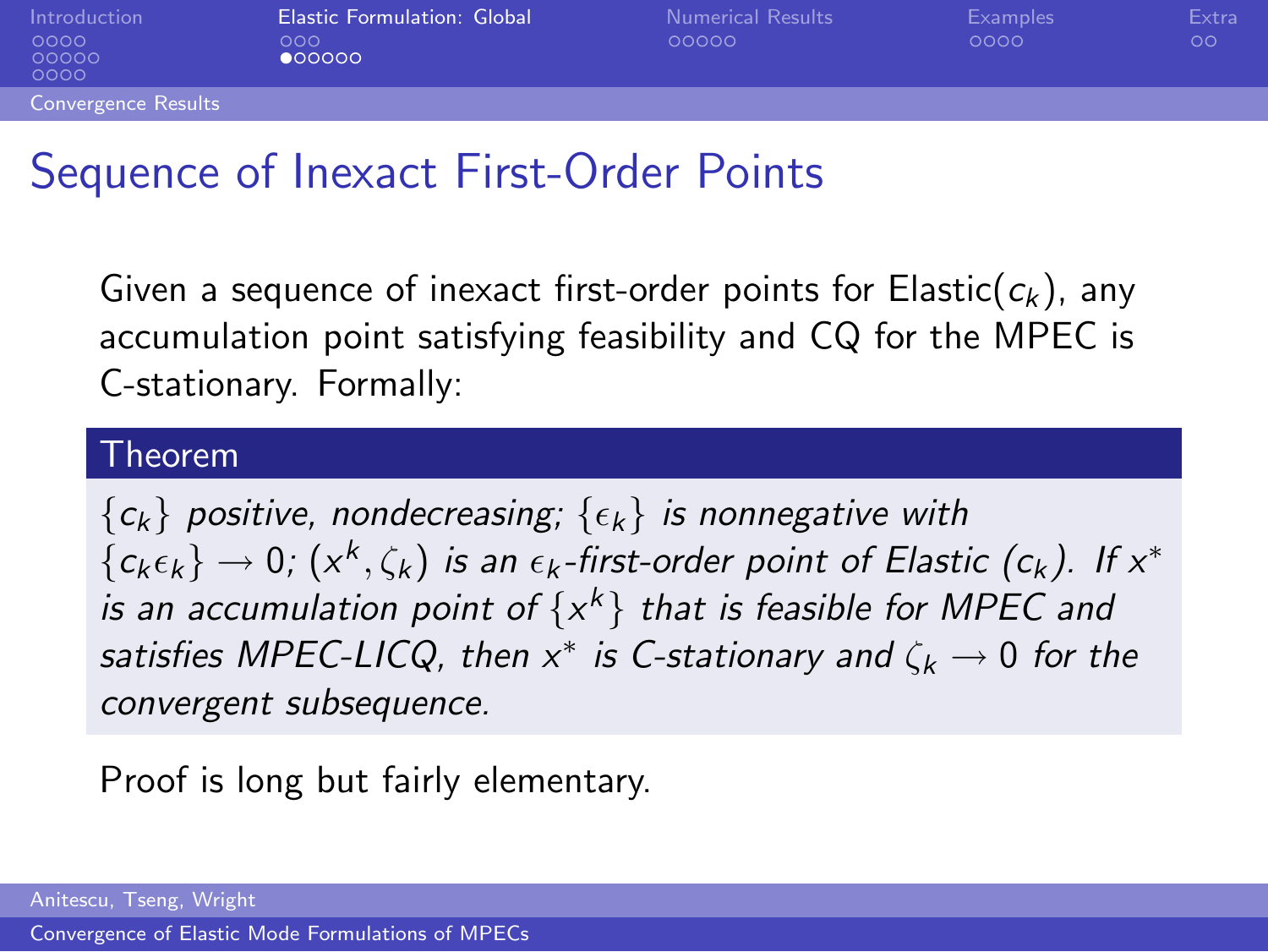| Introduction<br>0000<br>00000<br>0000 | Elastic Formulation: Global<br>000<br>000000 | Numerical Results<br>00000 | <b>Examples</b><br>0000 | Extra<br>$\circ$ |
|---------------------------------------|----------------------------------------------|----------------------------|-------------------------|------------------|
| <b>Convergence Results</b>            |                                              |                            |                         |                  |
|                                       |                                              |                            |                         |                  |

To avoid the possibility of an infeasible limit, could increase  $c_k$ when the current approx solution is not sufficiently feasible. Assume

- $\{f(x^k)\}\)$  is bounded below.
- $\{f(x^k) + c_k \zeta_k + c_k(G^{\mathsf{T}} x^k)^{\mathsf{T}} (H^{\mathsf{T}} x^k)\}$  bounded above.
- The update rule: have sequences  $\{\omega_k\} \to 0$ ,  $\{\eta_k\} \to \infty$ , such that  $c_{k+1} \ge \eta_{k+1}$  when  $\zeta_k + (\mathsf{G}^\mathsf{T} x^k)^\mathsf{T} (\mathsf{H}^\mathsf{T} x^k) \ge \omega_k$ .

Then any accumulation point of a sequence of  $\epsilon_k$ -first-order points for Elastic( $c_k$ ) is feasible.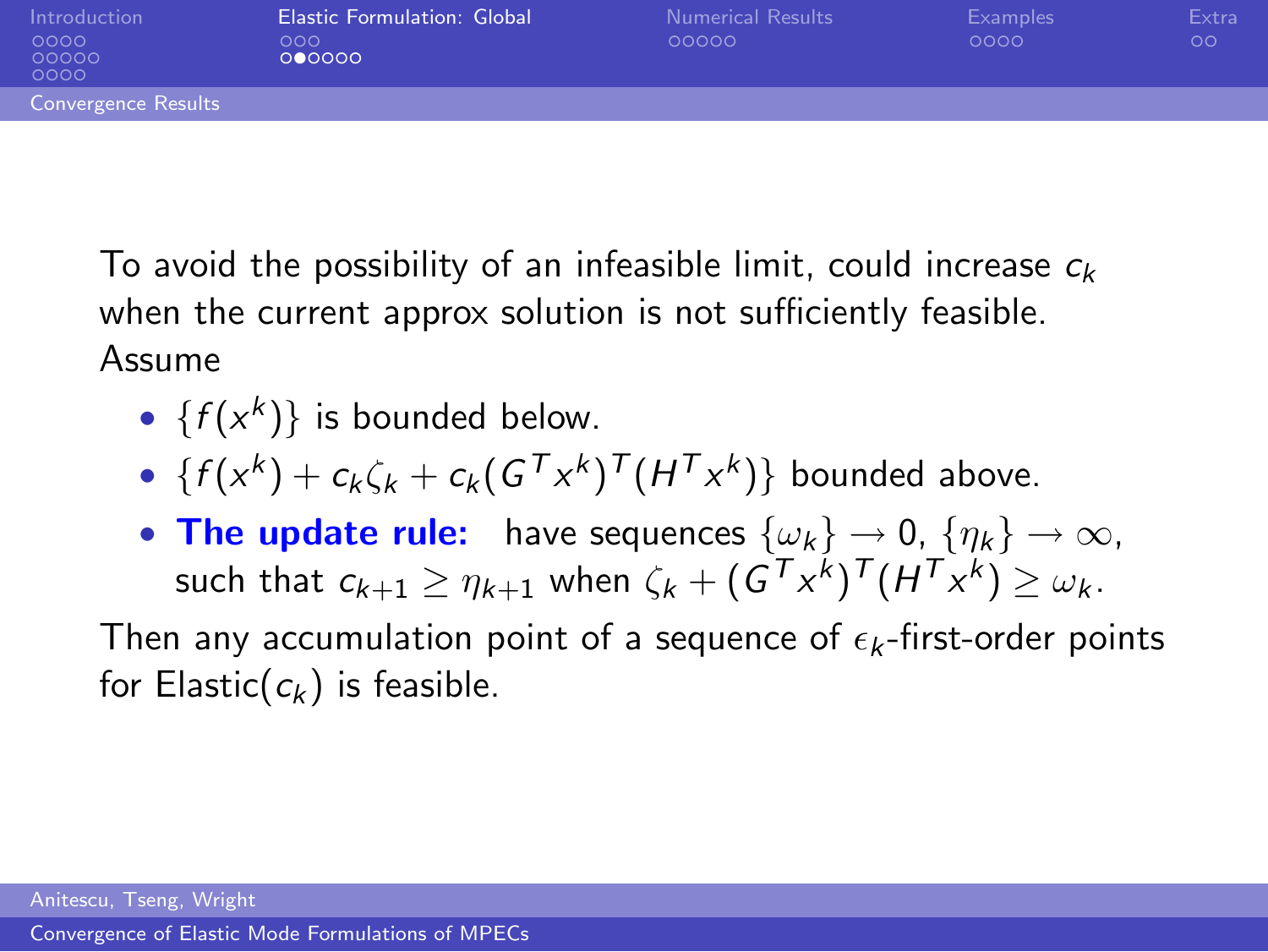| Introduction          | Elastic Formulation: Global | <b>Numerical Results</b> | Examples | Extral |
|-----------------------|-----------------------------|--------------------------|----------|--------|
| 0000<br>00000<br>0000 | 000<br>000000               | 00000                    | 0000     | OΟ     |
| Convergence Results   |                             |                          |          |        |

## Sequence of Exact Second-Order Points – answer to Q4

 $\{\pmb{c}_k\}\restriction \infty$  and let each  $(\pmb{x}^k,\zeta_k)$  be a second-order point for Elastic( $c_k$ ).

#### **Theorem**

Either there is finite termination at some  $c_k$  (with  $x_k$  feasible for MPEC), or else any accumulation point of  $\{x^k\}$  is infeasible for MPEC or else fails to satisfy MPEC-LICQ.

Proof: First show  $\zeta_k = 0$  for k sufficiently large. Then if  $(G_{j}^{\mathcal{T}}x^{\ast})(H_{j}^{\mathcal{T}}x^{\ast})>0$  for some  $j$  and accumulation point  $x^{\ast}$ , can identify a direction of arbitrarily negative curvature over the subsequence of  $k$ 's. (Contradicts second-order assumption.) Key: Finite exact complementarity  $\Rightarrow c_k$  is fixed for  $k \geq k_0$ 

Other convergence properties are corollaries of the inexact case.

Anitescu, Tseng, Wright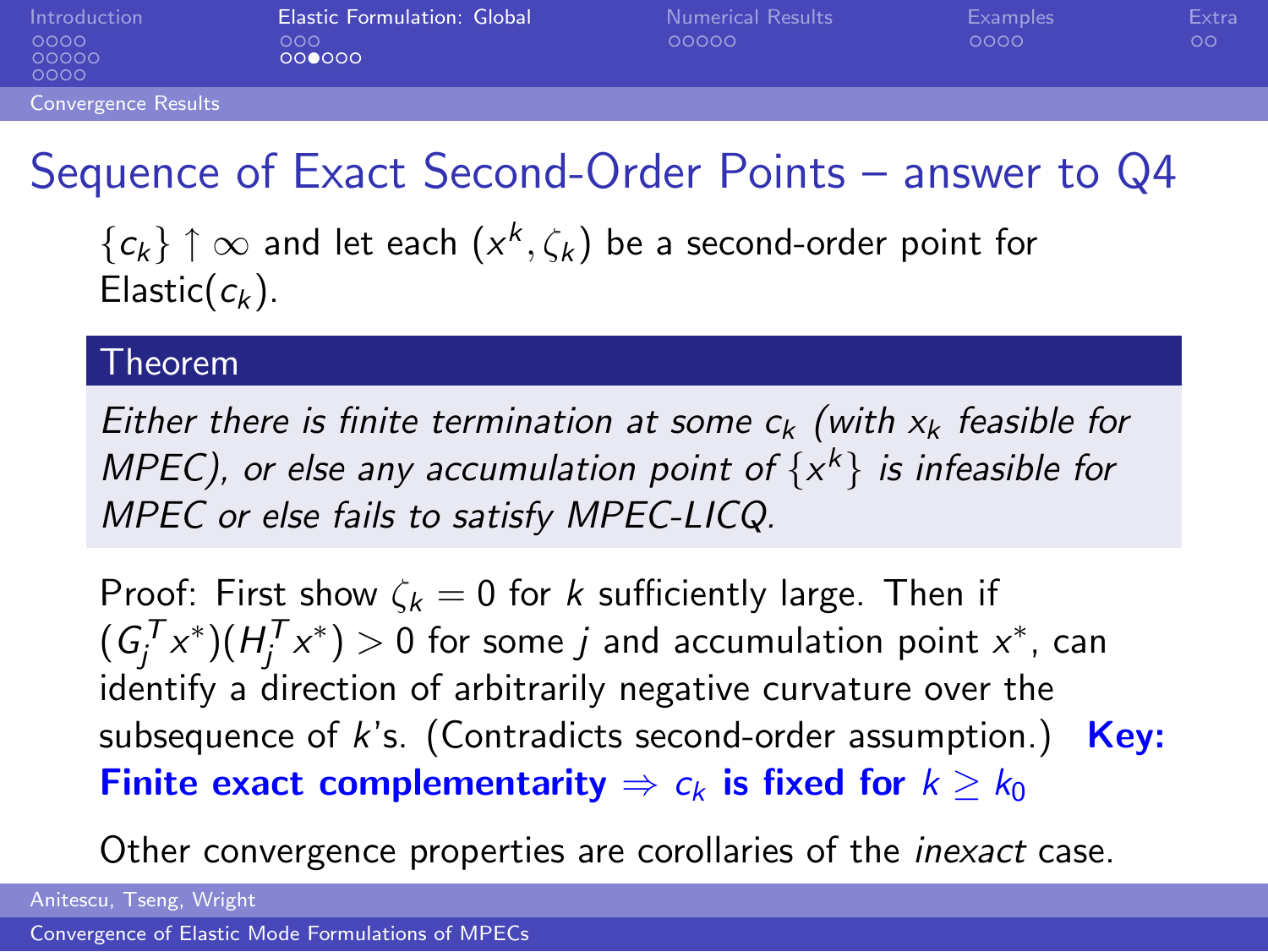| Introduction          | Elastic Formulation: Global | <b>Numerical Results</b> | Examples | Extral |
|-----------------------|-----------------------------|--------------------------|----------|--------|
| 0000<br>00000<br>0000 | 000<br>000000               | 00000                    | 0000     | oο     |
| Convergence Results   |                             |                          |          |        |

### Sequence of Inexact Second-Order Points – answer Q4

 $(\mathsf{x}^k,\zeta_k)$  is an  $(\epsilon_k,\delta_k)$ -second-order point of Elastic $(\mathsf{c}_k)$ .

#### Theorem

Let  $\{c_k\}$  nondecreasing,  $\{\epsilon_k\}$  has  $\{c_k\epsilon_k\} \rightarrow 0$ , and  $\{\delta_k\} \rightarrow 0$ . Assume that acc point  $x^*$  is feasible for MPEC, satisfies MPEC-LICQ. Then have  $c^*$  such that if  $c_k \geq c^*$ , k large, we have (a)  $x^*$  is M-stationary for MPEC. (b)  $\{c_k\}$  bounded  $\Rightarrow x^*$  strongly stationary for MPEC. (c)  $\tau^k \perp G^T x^k$  and  $\nu^k \perp H^T x^k \Rightarrow$  finite exact **complementarity**  $(G^T x^k)^T (H^T x^k) = 0$  (for k with  $x_k$  near  $x^*$  and  $c_k \geq c^*$ ).

Anitescu, Tseng, Wright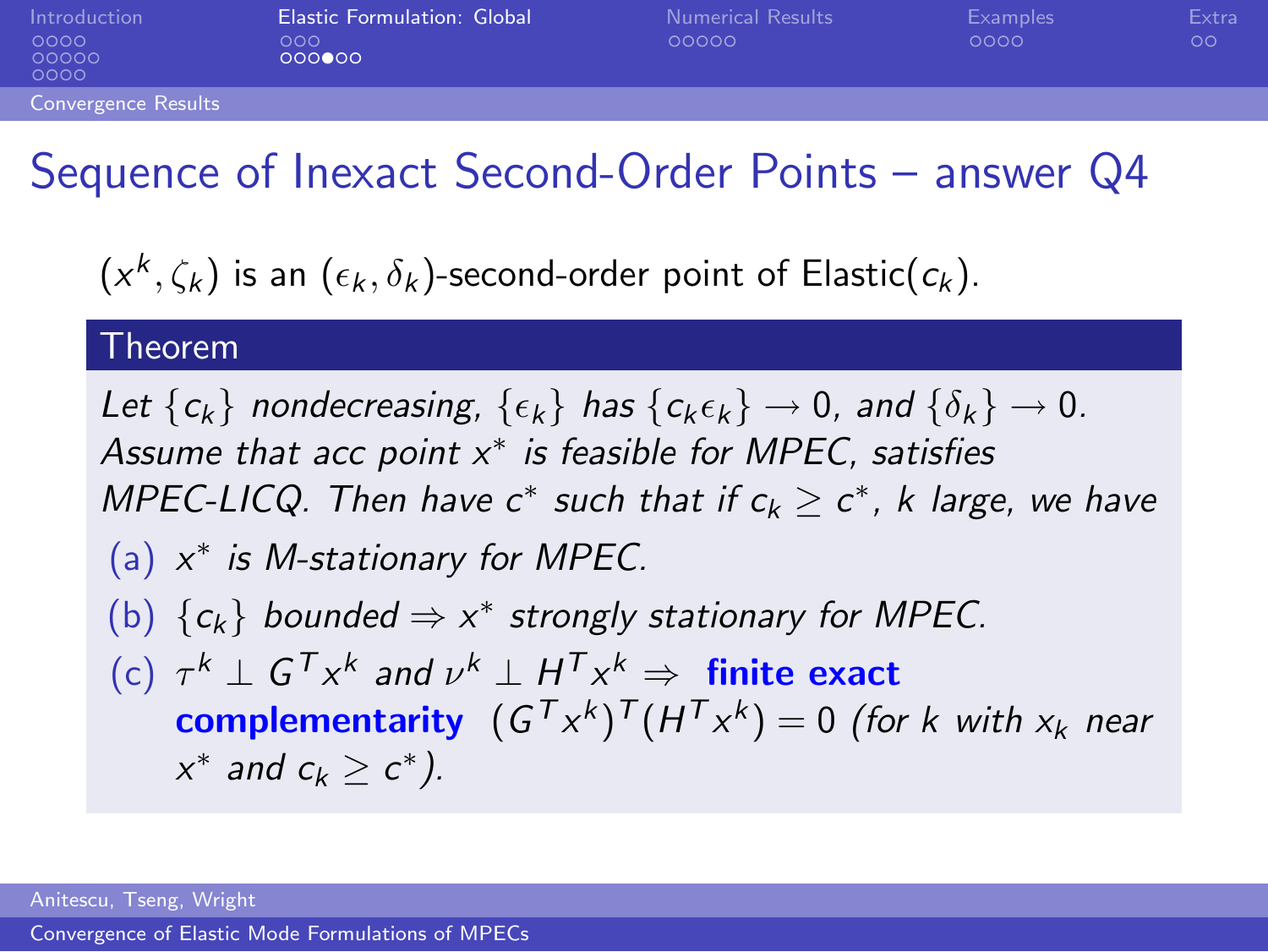| Introduction<br>0000<br>00000<br>0000 | <b>Elastic Formulation: Global</b><br>000<br>000000 | <b>Numerical Results</b><br>00000 | Examples<br>0000 | Extra<br>ОO |
|---------------------------------------|-----------------------------------------------------|-----------------------------------|------------------|-------------|
| <b>Convergence Results</b>            |                                                     |                                   |                  |             |

## Finite Exact Complementarity: Another Condition

#### Definition

The strengthened MPEC-LICQ (MPEC-SLICQ) holds at a feasible point  $x^*$  of MPEC if the vectors in each of the following sets are linearly independent:

 $\mathcal{K} \cup \{H_i\}$ , for  $j \in I_G \backslash I_H$ ,  $\mathcal{K} \cup \{G_i\}$ , for  $j \in I_H \backslash I_G$ ,

where  $K$  is the usual set of active constraint gradients for MPEC.

Under similar conditions to the previous theorem, with <code>MPEC-SLICQ</code> replacing  $\tau^k \perp G^{\mathcal{T}} x^k$  and  $\nu^k \perp H^{\mathcal{T}} x^k$ , get finite exact complementarity.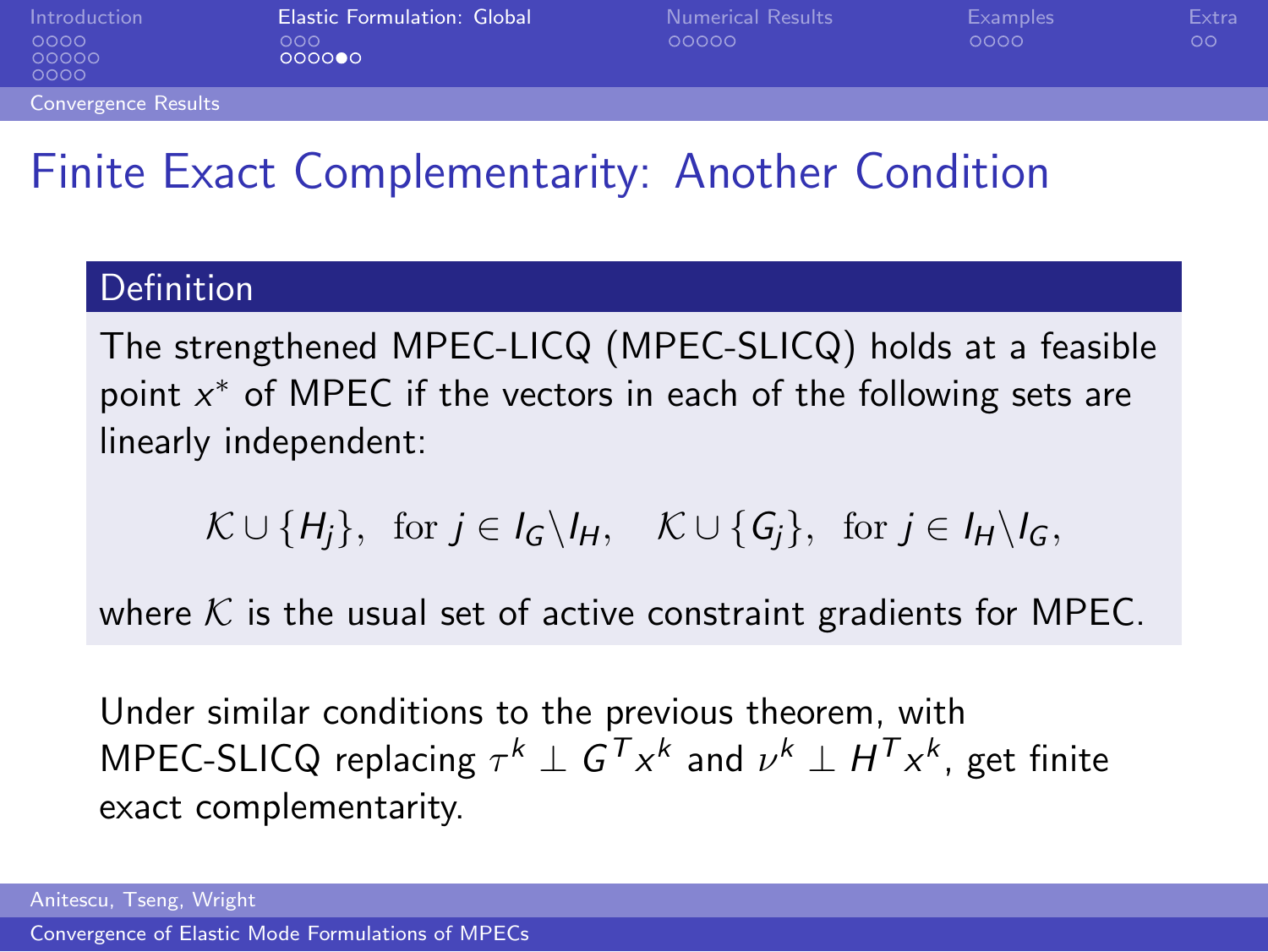| Introduction               | <b>Elastic Formulation: Global</b> | <b>Numerical Results</b> | <b>Examples</b> | Extra   |
|----------------------------|------------------------------------|--------------------------|-----------------|---------|
| 0000<br>00000<br>0000      | 000<br>000000                      | 00000                    | 0000            | $\circ$ |
| <b>Convergence Results</b> |                                    |                          |                 |         |

#### Algorithm Elastic-Inexact

Choose  $c_0 > 0$ ,  $\epsilon_0 > 0$ ,  $M_{\epsilon} > M_{\epsilon} > 1$ , and positive sequences  $\{\delta_k\} \rightarrow 0$ ,  $\{\omega_k\} \rightarrow 0$ ; for  $k = 0, 1, 2, \ldots$ find an  $(\epsilon_k, \delta_k)$ -second-order point  $({\mathsf{x}}^k,\zeta_k)$  of PF $(\epsilon_k)$  with Lagrange multipliers  $(\lambda^k, \mu^{-k}, \mu^{+k}, \tau^k, \nu^k, \pi^{-k}, \pi^{+k});$ if  $\zeta_k + (G^T x^k)^T (H^T x^k) \ge \omega_k$ , set  $c_{k+1} = M_c c_k$ ; else set  $c_{k+1} = c_k$ ; end (if) choose  $\epsilon_{k+1} \in (0, \epsilon_k/M_{\epsilon}).$ end (for)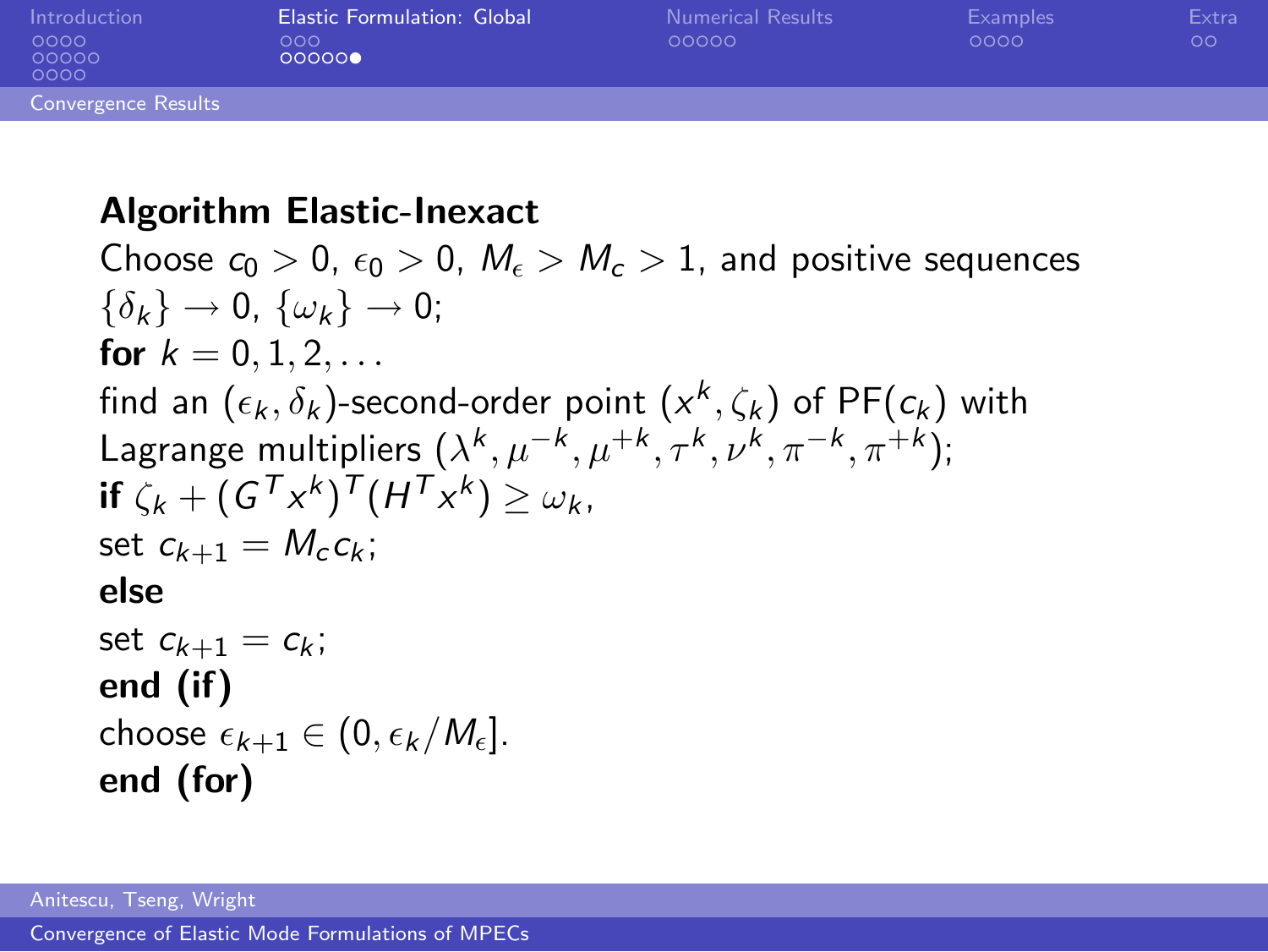| Introduction<br>0000<br>00000<br>0000 | Elastic Formulation: Global<br>000<br>000000 | <b>Numerical Results</b><br>00000 | <b>Examples</b><br>0000 | Extra<br>$\circ$ |
|---------------------------------------|----------------------------------------------|-----------------------------------|-------------------------|------------------|
|                                       |                                              |                                   |                         |                  |
|                                       |                                              |                                   |                         |                  |

### Numerical Results

Test on elastic-membrane-on-obstacle problems of Outrata, Kocvara, Zowe, as implemented in MacMPEC by Fletcher and Leyffer. Three problem sets , six variants of each (linear or parabolic obstacle, three levels of finite-element discretization for each):

- Incident set identification (is)
- Packaging problem with pliant obstacle (pc)
- Packaging problem with rigid obstacle (pr).

Implement Elastic-Inexact using filterSQP (Fletcher/Leyffer) as the NLP solver.

<span id="page-23-0"></span>Parameters 
$$
c_0 = 10
$$
,  $\epsilon_0 = 10^{-3}$ ,  $M_{\epsilon} = 15$ ,  $M_{\epsilon} = 10$ ,  
 $\omega_k = \min\{(k+1)^{-1}, c_k^{-1/2}\}$ .

Anitescu, Tseng, Wright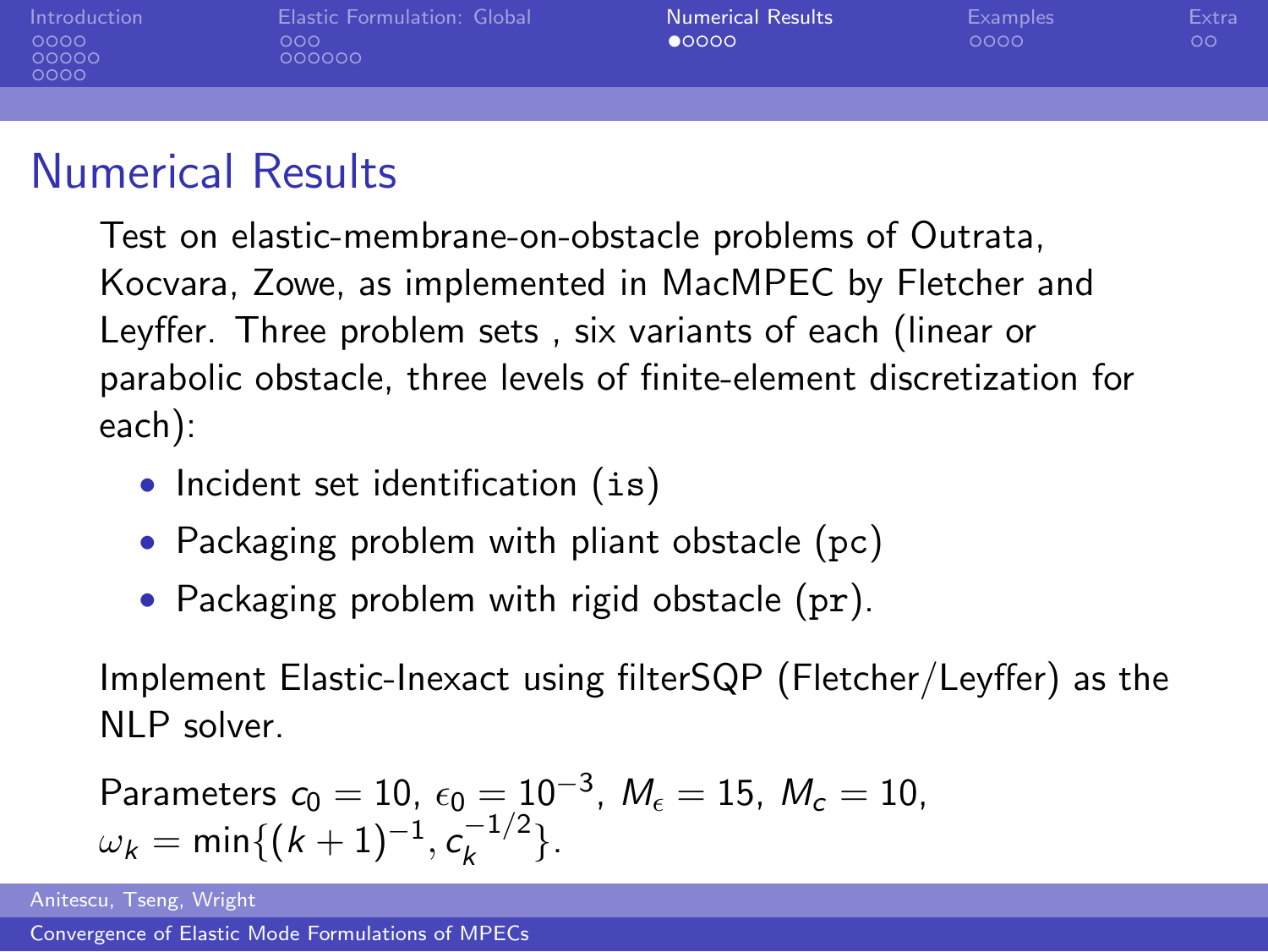| Introduction<br>0000<br>00000<br>0000 | <b>Elastic Formulation: Global</b><br>000<br>000000 | <b>Numerical Results</b><br>00000 | Examples<br>0000 | Extra<br>$\circ$ |
|---------------------------------------|-----------------------------------------------------|-----------------------------------|------------------|------------------|
|                                       |                                                     |                                   |                  |                  |

Aim: Observe various features of the analysis: finite exact complementarity, second-order points for Elastic( $c_k$ ) at at the limiting MPEC, constraint qualifications.

Means: Used AMPL scripts for implementation, dumped the derivative information on disk using "option auxfiles rc" and loaded it in Matlab using routines developped by Todd Munson.

**Thanks** to Sven Leyffer, Todd Munson.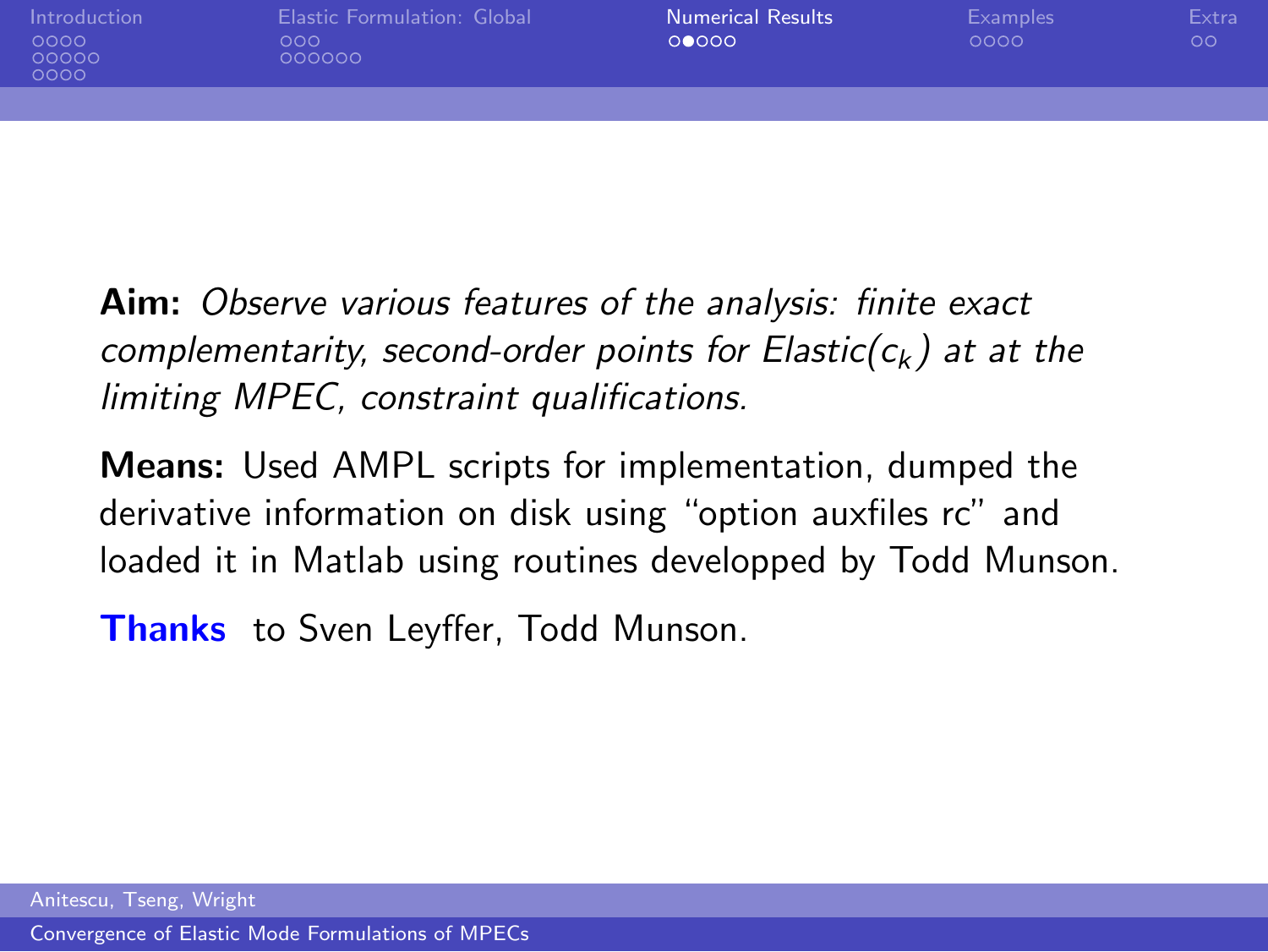| Introduction  | Elastic Formulation: Global | <b>Numerical Results</b> | Examples | Extra |
|---------------|-----------------------------|--------------------------|----------|-------|
| 0000<br>00000 | റററ<br>000000               | 00000                    | 0000     | നവ    |
| noon.         |                             |                          |          |       |

Exact complementarity is satisfied at final point for all problems. 3/16 abnormal terminations:

| Problem       | <b>Termination Message</b> | $c_k$           | Infeas       |
|---------------|----------------------------|-----------------|--------------|
| $is-1-8$      | Optimal                    | 10              |              |
| $is - 1 - 16$ | Optimal                    | 10              |              |
| $is - 1 - 32$ | Small Trust Region         | 10              | $2.25e - 07$ |
| $is-2-8$      | Optimal                    | 10              |              |
| $is-2-16$     | Optimal                    | 10              |              |
| $is-2-32$     | Optimal                    | $10^{3}$        |              |
| $pc-1-8$      | Optimal                    | 10              |              |
| $pc - 1 - 16$ | Optimal                    | $10^{2}$        |              |
| $pc - 1 - 32$ | Optimal                    | $10^3$          |              |
| $pc - 2 - 8$  | Optimal                    | $10^{2}$        |              |
| $pc - 2 - 16$ | Optimal                    | $10^{5}$        |              |
| $pc - 2 - 32$ | Local Inf                  | 10 <sup>4</sup> | $6.06e - 12$ |
| $pr-1-8$      | Optimal                    | $10^{2}$        |              |
| $pr-1-16$     | Optimal                    | $10^3$          |              |
| $pr-1-32$     | Optimal                    | $10^{6}$        |              |
| $pr-2-8$      | Optimal                    | $10^{2}$        |              |
| $pr-2-16$     | Optimal                    | $10^{5}$        |              |
| $pr-2-32$     | Local Inf                  | $10^{6}$        | $5.68e - 13$ |

Validates our early satisfaction of exact complementarity .

Anitescu, Tseng, Wright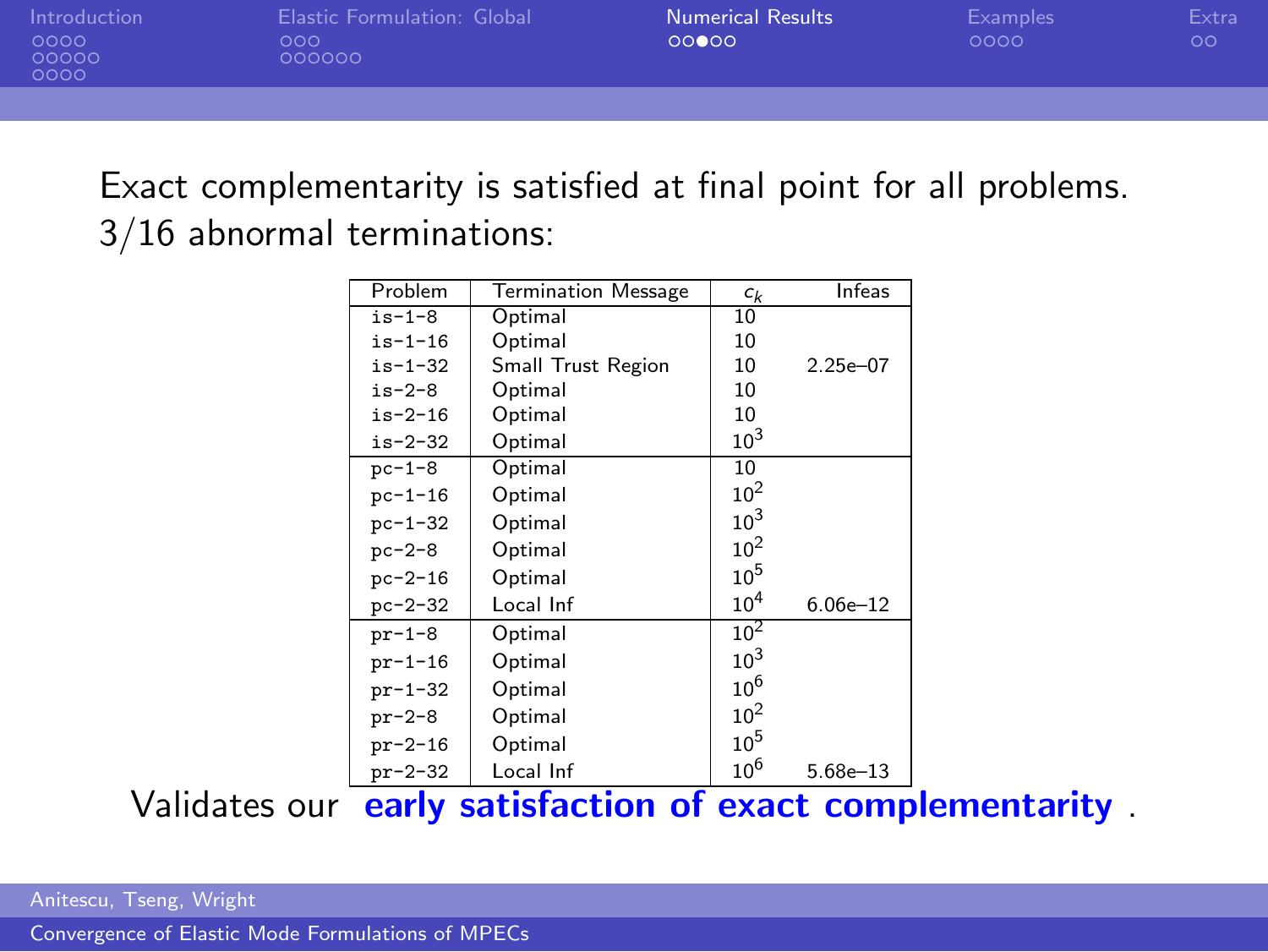[Introduction](#page-1-0) **[Elastic Formulation: Global](#page-14-0) [Numerical Results](#page-23-0)** [Examples](#page-28-0) [Extra](#page-32-0)<br>0000 000 000 000 000 000 000 00 000000

## Constraint Qualifications and Second-Order Conditions

Define "numerically active" constraints using a tolerance of  $\delta = 10^{-6}.$ 

Define  $J_{\text{act}}$  to be the matrix of numerically active constraint gradients.

For  $Q_2$  spanning the null space of  $J_{\text{act}}$ , we measure satisfaction of MPEC-SLICQ via

$$
\chi_{\text{span}} \stackrel{\Delta}{=} \min \left( \min_{i \notin I_G} \| Q_2^{\mathcal{T}} G_i \|_2, \min_{i \notin I_H} \| Q_2^{\mathcal{T}} H_i \|_2 \right),
$$

Satisfaction of second-order conditions measured by examining eigenvalues of  $Q_2^{\mathcal T} LQ_2$ , where  $L$  is Hessian Lagrangian at the last NLP.

Anitescu, Tseng, Wright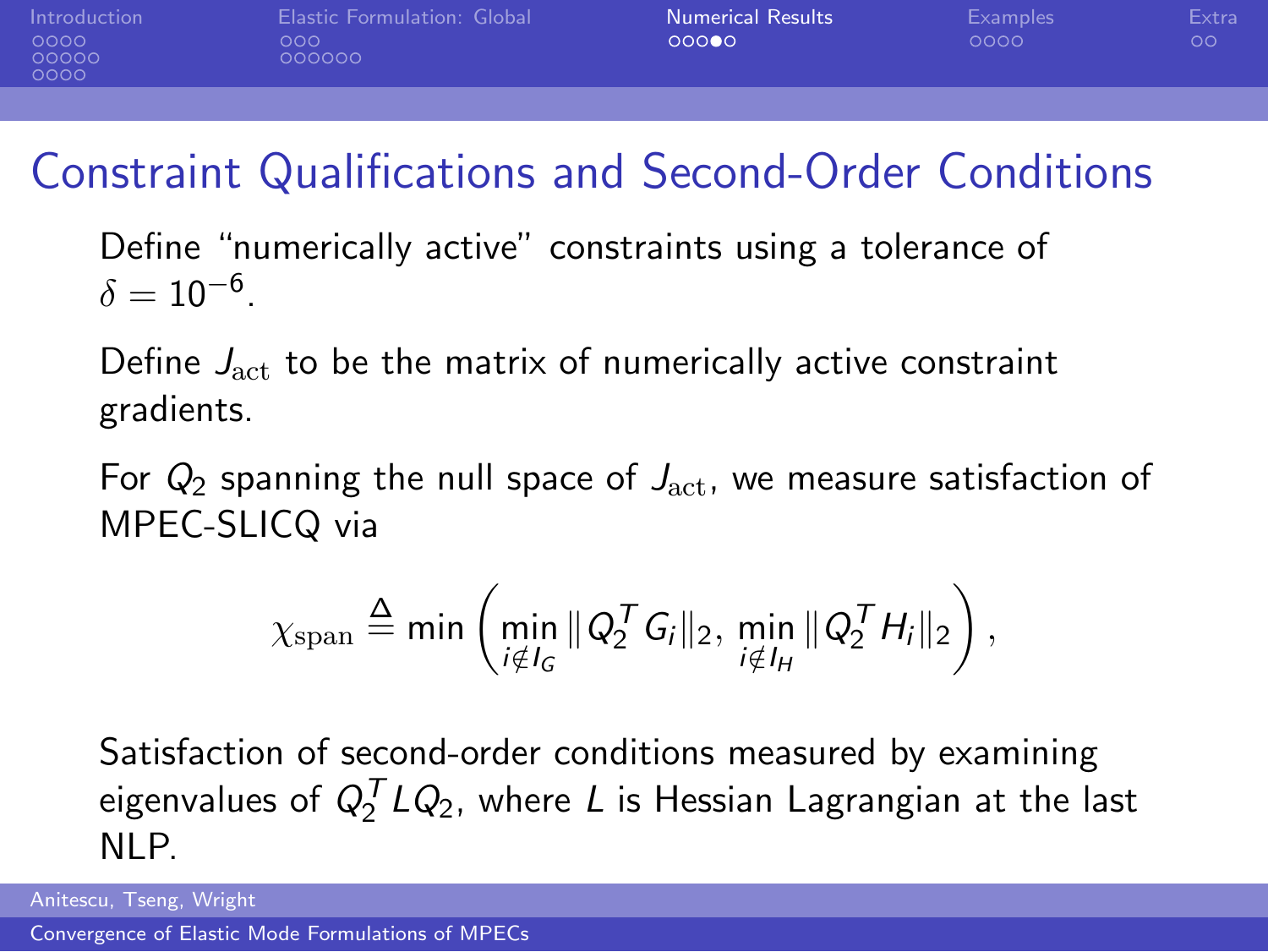| Introduction |  |
|--------------|--|
| 0000         |  |
| ററററ         |  |

0000

[Introduction](#page-1-0) [Elastic Formulation: Global](#page-14-0) [Numerical Results](#page-23-0) [Examples](#page-28-0) [Extra](#page-32-0)

| Problem       | "F   | $m_{\rm act}$ | $cond_2(J_{\text{act}})$ | $x$ span     | $Q_2^THQ_2$<br>min |
|---------------|------|---------------|--------------------------|--------------|--------------------|
| $is-1-8$      | 193  | 181           | $3.45e + 03$             | $1.95e - 03$ | 0                  |
| $is-1-16$     | 763  | 742           | $4.39e + 04$             | $6.84e - 04$ |                    |
| $is - 1 - 32$ | 3042 | 3020          | $5.26e + 05$             | $3.90e - 09$ | n                  |
| $is-2-8$      | 184  | 180           | $2.17e + 03$             | 5.66e-04     | 1.08e-04           |
| $is-2-16$     | 750  | 745           | $6.46e + 04$             | $8.44e - 05$ | 4.10e-07           |
| $is - 2 - 32$ | 3032 | 3025          | $\infty$                 | 0            | $-1.48$            |
| $pc - 1 - 8$  | 228  | 228           | $1.96e + 02$             | $\Omega$     | $\infty$           |
| $pc - 1 - 16$ | 970  | 964           | $9.38e + 03$             | $1.91e - 06$ | $5.55e - 02$       |
| $pc - 1 - 32$ | 3997 | 3972          | $4.48e + 04$             | $1.22e - 08$ | 4.88e-01           |
| $pc-2-8$      | 233  | 228           | $3.40e + 03$             | $1.27e - 04$ | $1.37e + 00$       |
| $pc - 2 - 16$ | 977  | 964           | $1.34e + 04$             | 4.34e-06     | $6.62e - 01$       |
| $pc - 2 - 32$ | 4001 | 3972          | $7.82e + 04$             | 7.61e-09     | $2.06e - 01$       |
| $pr-1-8$      | 186  | 179           | $1.10e + 03$             | $2.96e - 17$ | $2.61e - 07$       |
| $pr-1-16$     | 754  | 739           | $4.11e + 03$             | $1.35e - 18$ | o                  |
| $pr-1-32$     | 3040 | 3011          | $8.99e + 07$             | $3.56e - 19$ | $4.34e - 01$       |
| $pr-2-8$      | 185  | 179           | $3.22e + 03$             | $1.47e - 18$ | 4.88e-01           |
| $pr-2-16$     | 743  | 739           | $3.07e + 03$             | $1.91e - 23$ | $2.12e - 01$       |
| $pr-2-32$     | 3027 | 3011          | $7.62e + 03$             | $8.92e - 24$ | 1.79e-01           |

MPEC-LICQ is 15/16, approx second-order point 16/16, MPEC-SLICQ 10/16.

Anitescu, Tseng, Wright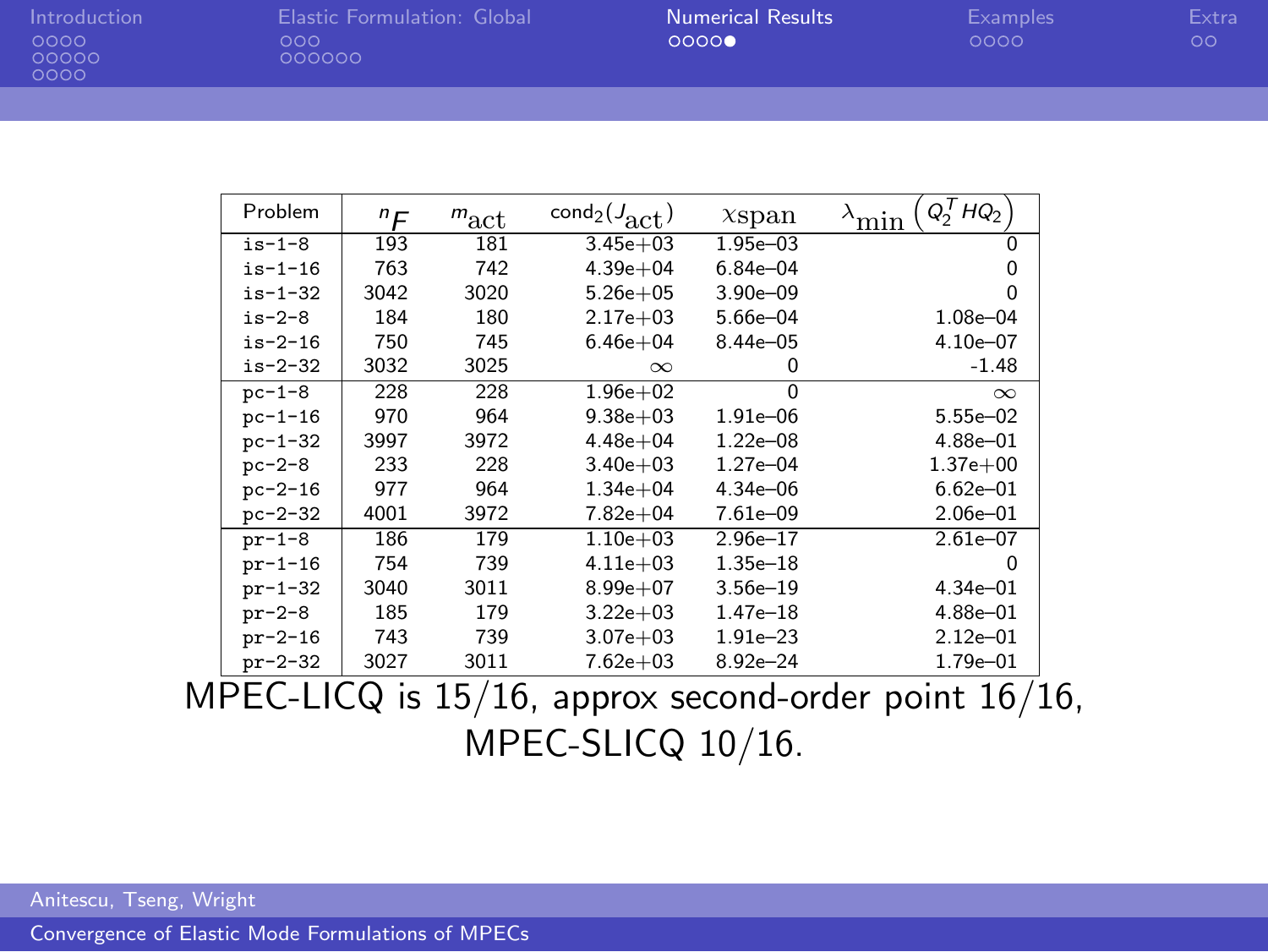[Introduction](#page-1-0) [Elastic Formulation: Global](#page-14-0) [Numerical Results](#page-23-0) [Examples](#page-28-0) [Extra](#page-32-0)  $000000$ 00000 0000

#### **Examples**

Example 1:  $\text{Reg}(t)$  does better(?)

$$
\min_{x} \frac{1}{2}(x_2 - 1)^2
$$
 subject to  $0 \le x_1 \perp x_2 \ge 0$ ,  
Elastic( $c_k$ ) and PF( $c_k$ ) are both  

$$
\min_{x} \frac{1}{2}(x_2 - 1)^2 + c_k x_1 x_2
$$
 subject to  $x_1 \ge 0$ ,  $x_2 \ge 0$ ,  
for which  $\nabla_{xx}^2 L_{c_k}(x, \tau, \nu)$  is indefinite, implying that  $x_1 = 0$  or  
 $x_2 = 0$  at second-order points. Possible solutions of Elastic are  
 $x^k = (0, 1)$ —global solution of MPEG—or

<span id="page-28-0"></span>
$$
x^k = \left[ \begin{array}{c} \frac{1}{c_k} + \alpha \\ 0 \end{array} \right], \text{ for any } \alpha \ge 0
$$

which are all local solutions satisfying MPEC-LICQ but are far

Anitescu, Tseng, Wright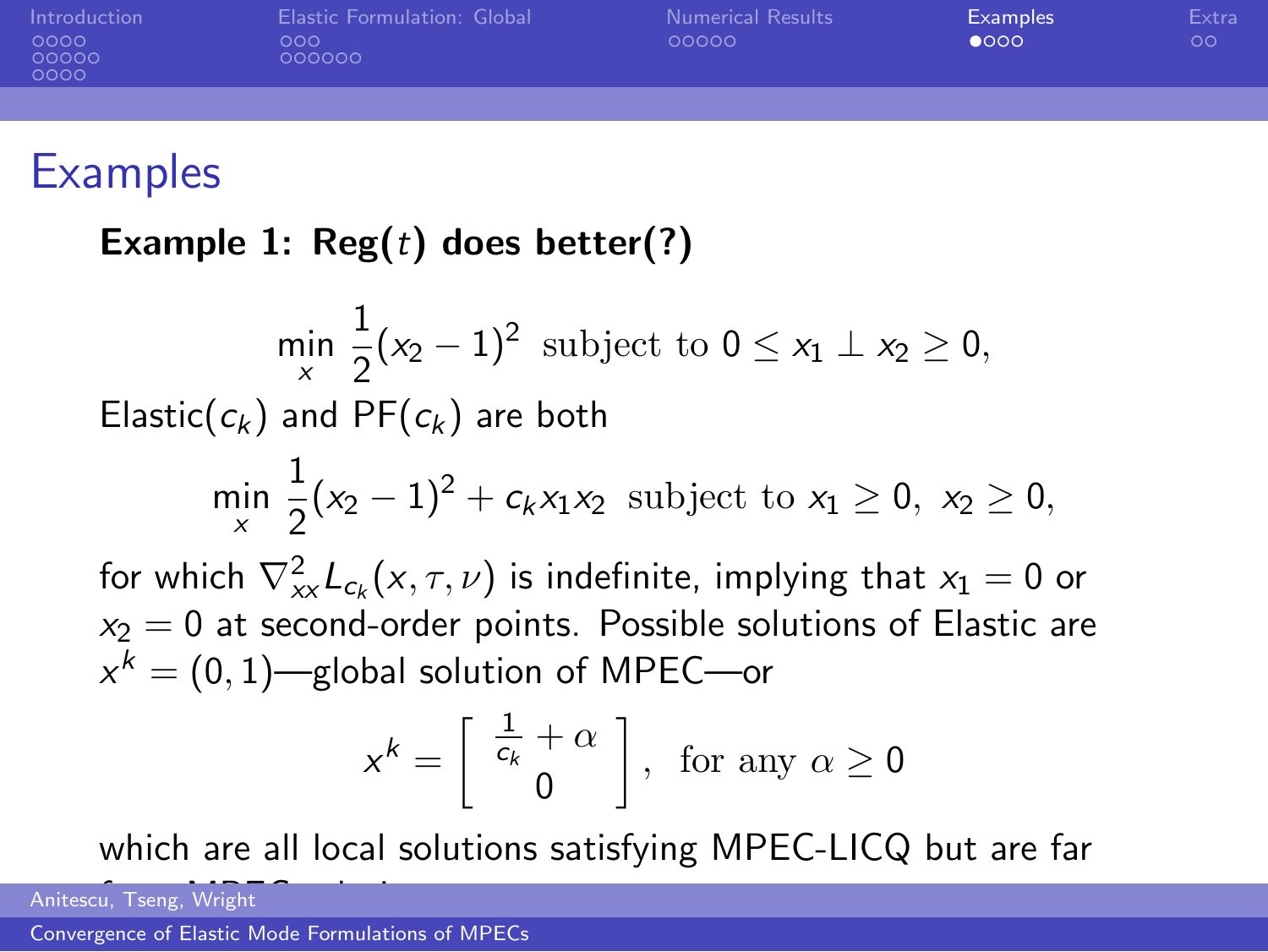| Introduction<br>0000<br>00000<br>0000 | <b>Elastic Formulation: Global</b><br>000<br>000000 | <b>Numerical Results</b><br>00000 | Examples<br>0000 | Extra<br>$\circ$ |
|---------------------------------------|-----------------------------------------------------|-----------------------------------|------------------|------------------|
|                                       |                                                     |                                   |                  |                  |

#### $Reg(t_k)$  has solutions

$$
x^k(\alpha)=\left[\begin{array}{c} \alpha\\ 1\end{array}\right],\;\;\alpha\in[0,t_k],
$$

which approach MPEC solution.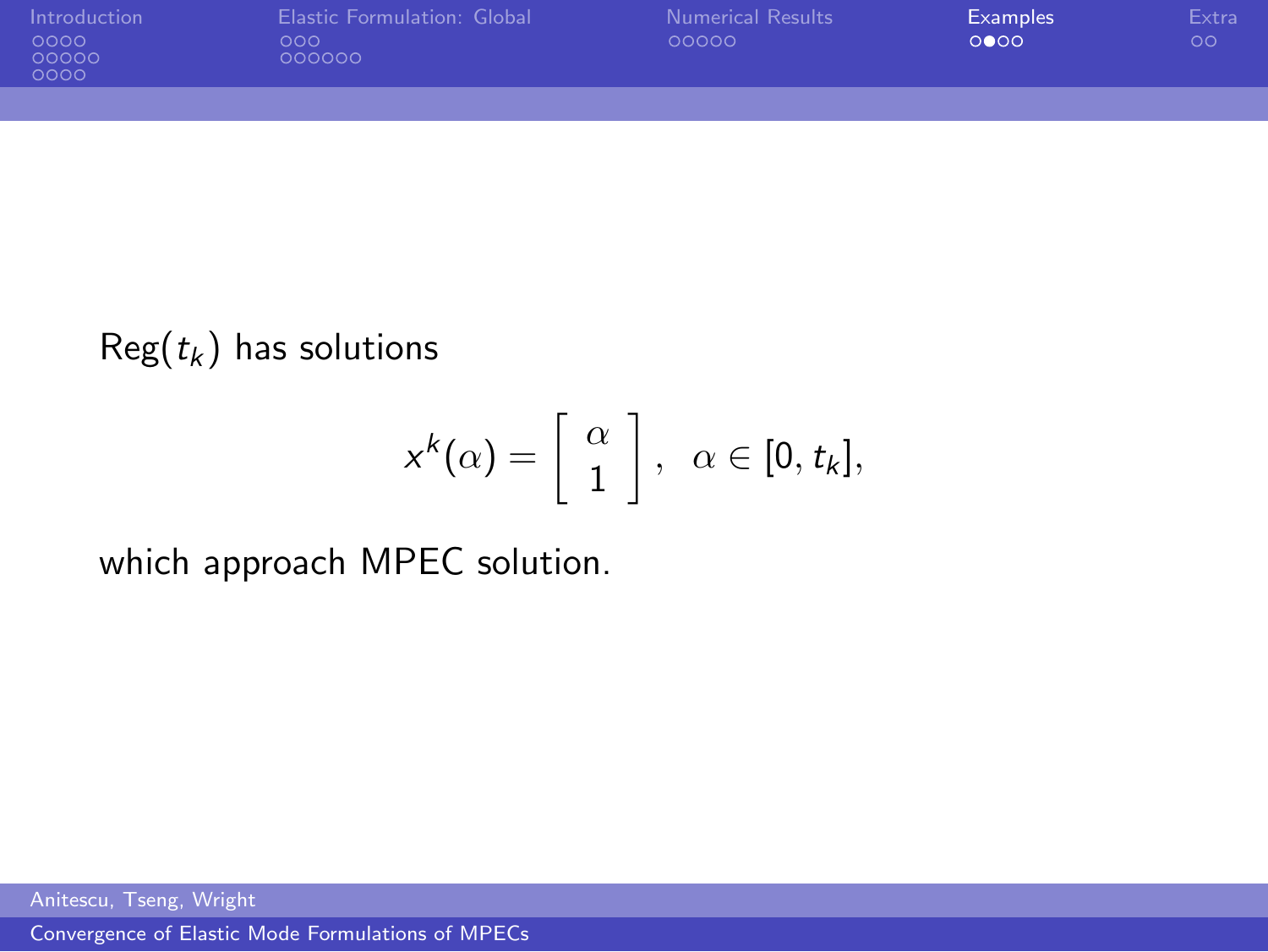| Introduction<br>0000<br>00000<br>0000 | Elastic Formulation: Global<br>000 <sub>o</sub><br>000000 | <b>Numerical Results</b><br>00000 | Examples<br>0000 | Extra<br>$\circ$ |
|---------------------------------------|-----------------------------------------------------------|-----------------------------------|------------------|------------------|
|                                       |                                                           |                                   |                  |                  |

#### Example 2: Elastic may do better.

Define "Robinson" function

$$
F(y) \stackrel{\Delta}{=} \int\limits_{0}^{y} t^6 \sin(1/t) dt.
$$

and define MPEC:

$$
\min_{x} -x_1 - F(x_2) \text{ subject to } 0 \leq x_1 \perp x_2 \geq 0,
$$

MPEC has M-stationary point at  $x^* = (0,0)$  with multipliers  $\tau^* = -1$ ,  $\nu^* = 0$ , and strongly stationary points arbitrarily close to  $(0,0)$  at  $(0,(2n\pi+\pi)^{-1})^{\mathcal{T}}$ . But there is direction of unboundedness along  $x_1$  axis.

Elastic(c) has second-order points that coincide with the  $x_2$ -axis MPEC strongly stationary points, with additional condition  $x_2 > 1/c$ . Other stationary points are not second-order points.

Anitescu, Tseng, Wright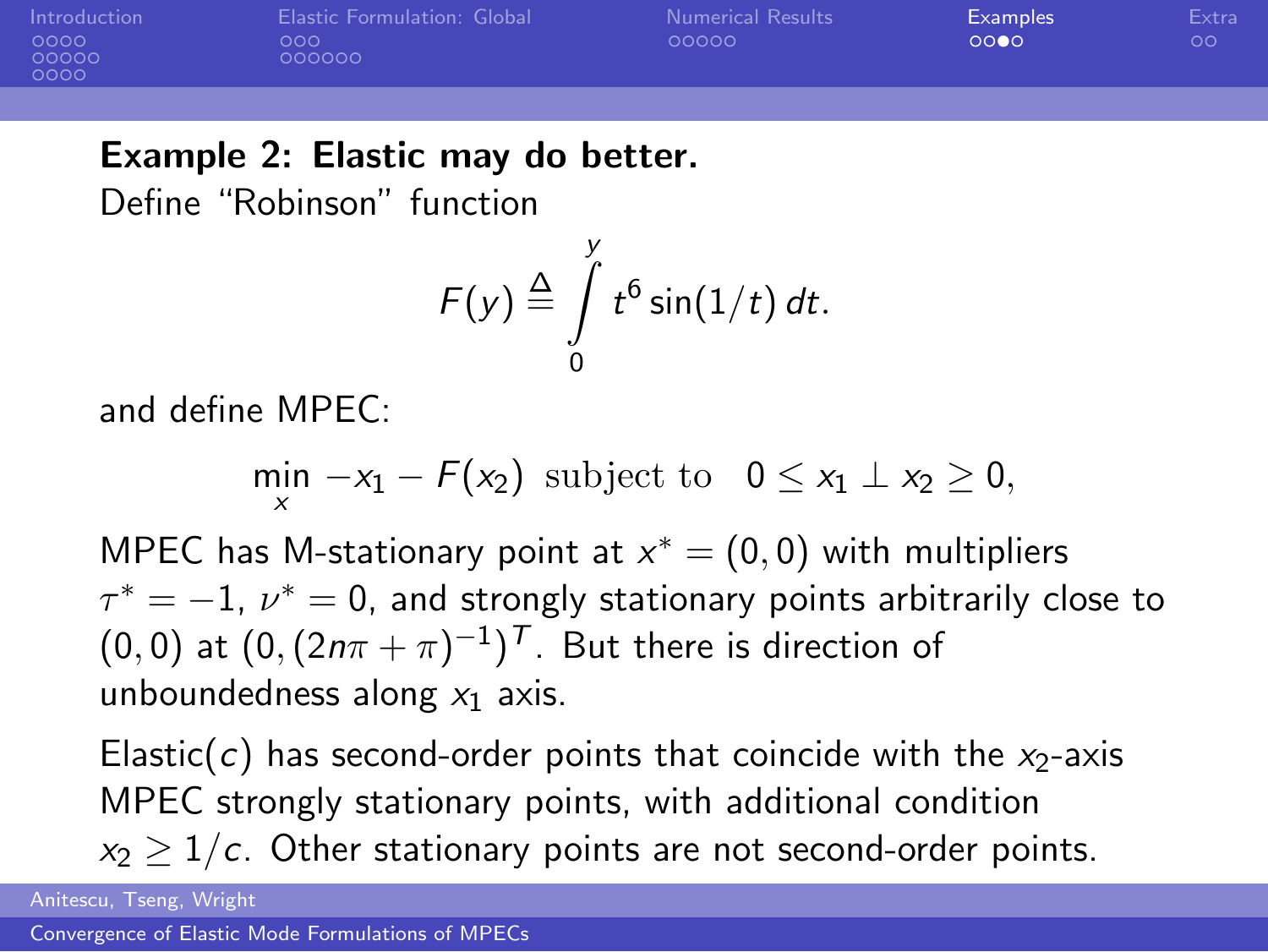| Introduction<br>0000<br>00000<br>0000 | Elastic Formulation: Global<br>000<br>000000 | <b>Numerical Results</b><br>00000 | <b>Examples</b><br>0000 | Extra<br>$\circ$ |
|---------------------------------------|----------------------------------------------|-----------------------------------|-------------------------|------------------|
|                                       |                                              |                                   |                         |                  |

An NLP algorithm applied to Elastic(c) may find the direction of unboundedness or one of the  $x_2$ -axis stationary points, depending on how initialized etc.

 $\text{Reg}(t_k)$  for  $\{t_k\} \uparrow \infty$  has a sequence of second-order sufficient solutions  $x^k$  approaching the M-stationary point 0.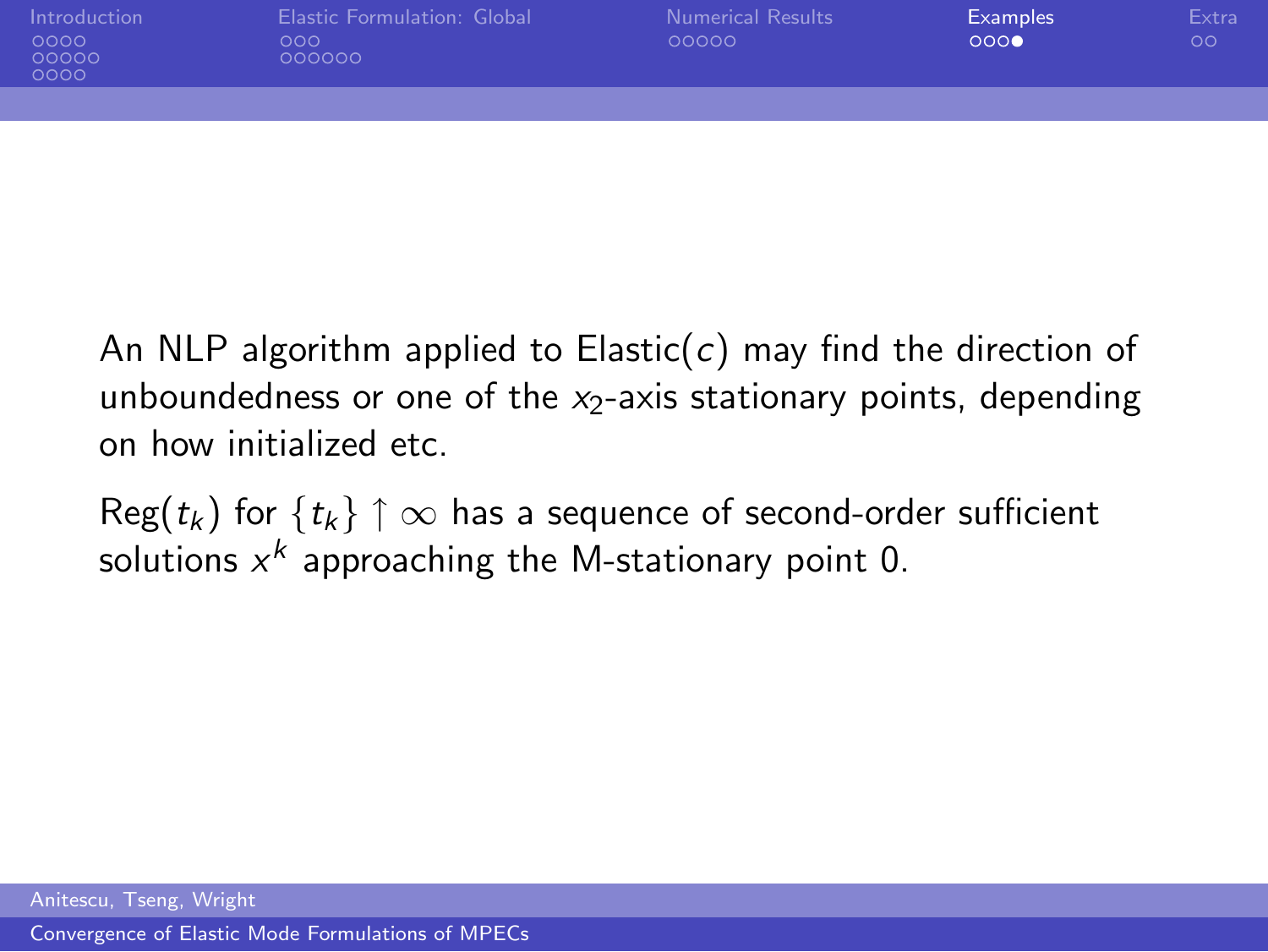| Introduction<br>0000<br>00000<br>0000 | Elastic Formulation: Global<br>000<br>000000 | Numerical Results<br>00000 | <b>Examples</b><br>0000 | Extra<br>$\bullet$ |
|---------------------------------------|----------------------------------------------|----------------------------|-------------------------|--------------------|
|                                       |                                              |                            |                         |                    |
|                                       |                                              |                            |                         |                    |

### References

- M. Anitescu. On Solving Mathematical Programs with Complementarity Constraints as Nonlinear Programs. SIAM Journal on Optimization, Volume 15(4), pp. 1203-1236, 2005.
- M. Anitescu. Global Convergence of an Elastic Mode Approach for A Class of Mathematical Programs with Complementarity Constraints. SIAM Journal on Optimization, Volume 16(1), pp 120-145, 2005.
- <span id="page-32-0"></span>• Anitescu, M., Tseng, P., and Wright, S. J., "Elastic-mode algorithms for mathematical programs with equilibrium constraints: Global convergence and stationarity properties," Preprint ANL/MCS-P1242-0405, MCS Division, Argonne National Laboratory, April, 2005.